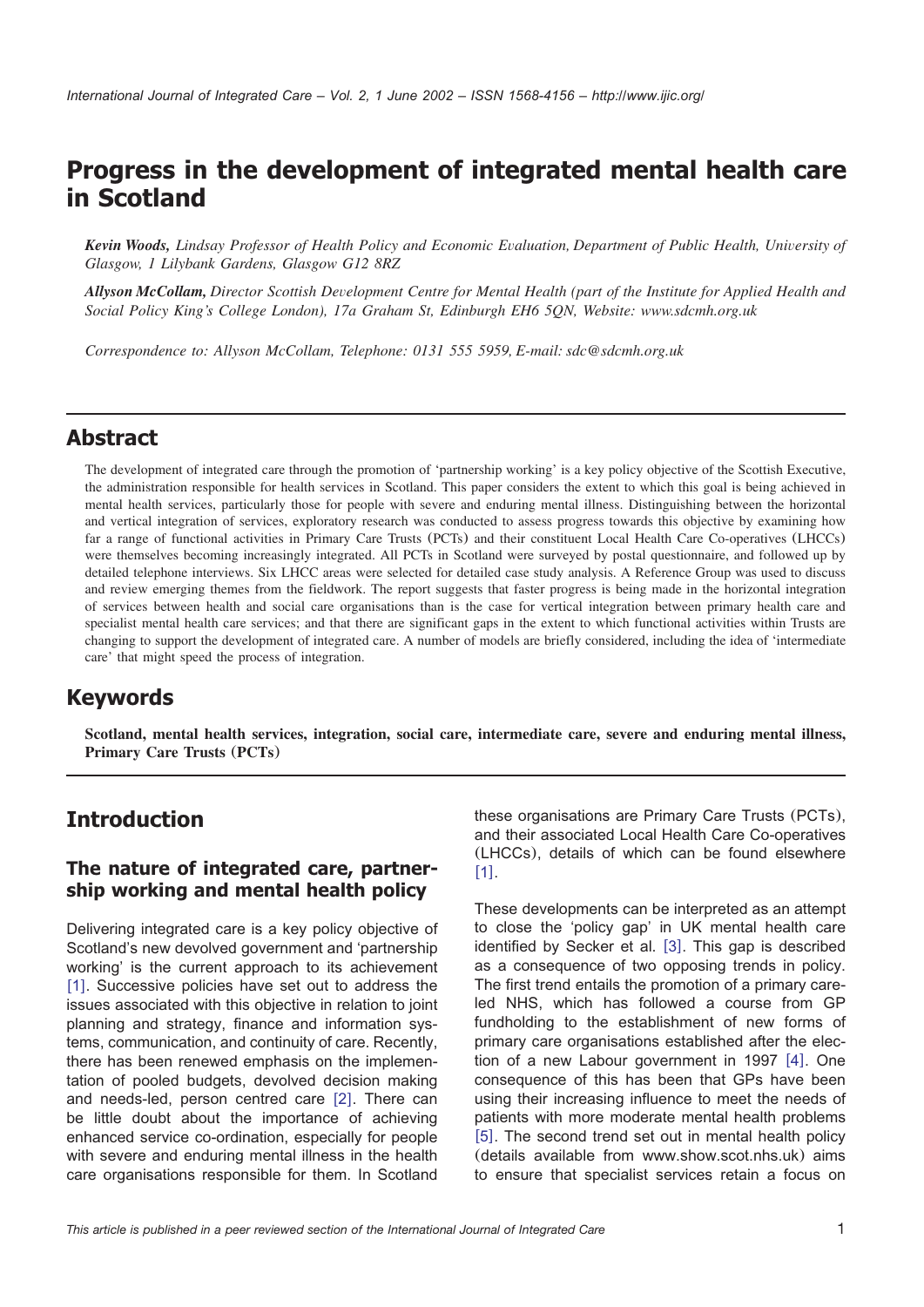people with severe mental illness. Secker and colleagues maintain that the repeated concern articulated in policy to assure a co-ordinated service for those with severe mental illness has resulted in expectations that primary health care will work with specialist mental health services to share the care of this group  $\lceil 3 \rceil$  $\lceil 3 \rceil$  $\lceil 3 \rceil$ . It has been reported that as many as 40% of all patients with serious mental illness, including 25% of those with psychotic illness are cared for entirely in primary care, and, therefore, the scope for greater integration of generalist and specialist care is considerable [[6](#page-16-0)].

A number of models have been developed to elaborate the respective roles and responsibilities of primary care and secondary care  $[7]$  $[7]$  $[7]$ . These are frequently articulated with specific reference to the interface between Community Mental Health Teams and primary care and include the following:

- Shifted out patient: mental health professionals work from primary care based clinics
- Liaison attachment designated mental health worker acts as liaison with primary care
- Consultation advice, support and training provided to primary health care team by mental health workers
- Integrated working  $-$  joint register of patients developed by primary and secondary care, along with agreements on good practice, e.g. assess-ment, management of specific conditions [[8](#page-16-0)].

A number of studies have sought to evaluate such models, and in a systematic review of the effect of on-site mental health professionals on GP behaviour Bower and Sibbald [[9](#page-16-0)] concluded that referral to a mental health professional in a primary care setting resulted in fewer prescriptions for psychotropic drugs, and reduced numbers of referrals to specialist secondary care, although these effects were not consistent. A subsequent commentator  $[10]$  $[10]$  $[10]$  has questioned the validity of this headline conclusion because of shortcomings in the design of some of the reviewed trials. Nonetheless, there is some evidence that closer working of primary care and specialist mental health care professionals can be beneficial.

Against this background, the objective of the research reported in this paper was to explore the extent to which the conditions for more effective integration of care were being put in place in Scotland. As a study of process rather than outcome it is appropriate to observe that integrated care may not necessarily flow from integrated structures and processes; for instance, Community Mental Health Care Teams (CMHTs) may have integrated working practices but they may not provide services which are integrated from the user's point of view, or more integrated care overall. With this important qualification in mind the specific aims of the study were to:

- Examine the structures in place within Primary Care Trusts, including Local Health Care Co-operatives for the delivery of integrated care for adults with severe mental illness
- Consider the interface within these Trusts between specialist community mental health services and primary care services
- Explore Trusts' relationship with social work and with the voluntary sector.

The study contained both descriptive and evaluative elements, the former to document structures and approaches to deliver integrated care, the latter to consider the relationship between structure and the delivery of integrated care and to identify success factors and key challenges. The study set out to cover a wide landscape, with a view to focusing down on selected areas in more depth as themes of interest emerged. The intention was to highlight a range of illustrative experiences and examples from across Scotland that would inform wider service and practice development. As this was a relatively short-term project started in November 2000 and reported seven months later [[11](#page-16-0)] it did not consider the impact of integration on quality of care or client outcome. Rather, the focus is on the features of organisations and interprofessional relationships conducive to the delivery of integrated care. The study offers a baseline against which the effects of subsequent organisational development can be assessed.

### **Constructs and definitions in exploring integrated care**

In order to be able to gauge progress towards the delivery of integrated care for people with severe mental illness it is necessary to clarify some of the terms and constructs that are in common usage in this field. For instance, 'integration' and 'partnership' are frequently used to describe a widely varied set of actions concerned with, respectively, the objectives of policy and the means of achieving its implementation.

This research project proceeded to explore *integration* using a widely accepted distinction between horizontal and vertical integration. Horizontal integration refers to the bringing together of professions, services and organisations that operate at similar levels in the care hierarchy. Collaborative working arrangements between health and social work in multidisciplinary community teams are an example of horizontal integration in direct care delivery. Vertical integration refers to the bringing together of different levels in the hierarchy of care ([Figure 1](#page-2-0)).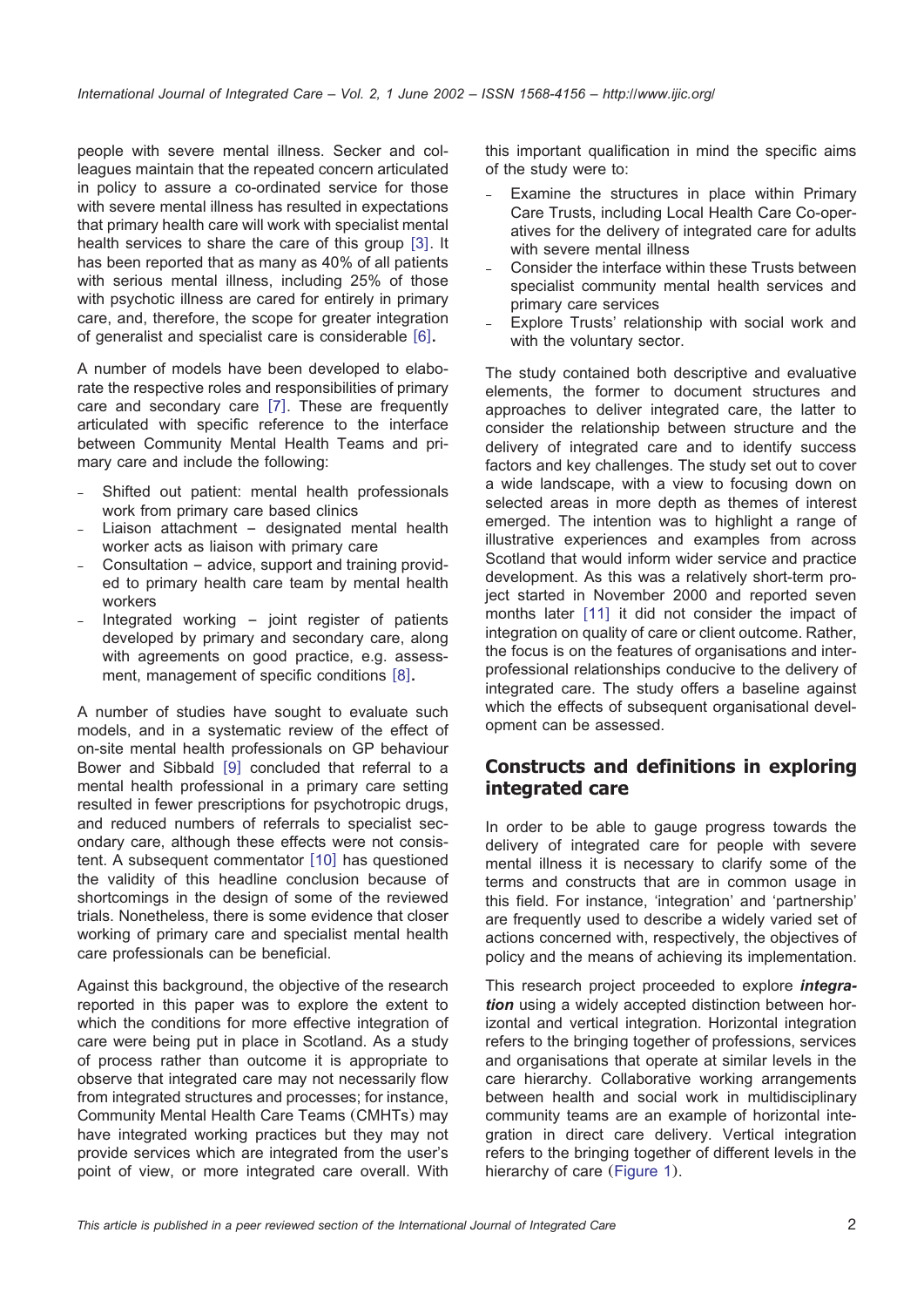<span id="page-2-0"></span>**Figure 1.** A hierarchy of mental health care.

| Community mental health and well-being                                                                                                                                                                                                                                                    |
|-------------------------------------------------------------------------------------------------------------------------------------------------------------------------------------------------------------------------------------------------------------------------------------------|
| Non-medical approaches to positive health, to create the conditions that promote and sustain the well being of individuals and<br>communities                                                                                                                                             |
| Self care and self help                                                                                                                                                                                                                                                                   |
| Enabling and facilitating people to look after themselves, using purposively designed information and educational materials.<br>Can include electronic resources as well as interpersonal resources (group and one to one)                                                                |
| Extended primary care                                                                                                                                                                                                                                                                     |
| Enhanced capacity within primary health care to respond to needs, by including for example counselling, psychology.<br>Can also encompass more effective signposting to and use of wider community resources, such as educational facilities,<br>money advice and recreational activities |
| Intermediate care                                                                                                                                                                                                                                                                         |
| Drawing on a range of professional skills, ensuring smooth and timely throughput at points of transition by the provision of<br>respite, rehabilitation, step down and step up services                                                                                                   |
| Secondary care                                                                                                                                                                                                                                                                            |
| Multidisciplinary and multi-agency care generally focusing on the needs of those with severe and enduring mental health<br>problems, in both community and hospital settings                                                                                                              |
|                                                                                                                                                                                                                                                                                           |
| Tertiary care                                                                                                                                                                                                                                                                             |
| Highly specialist advice, treatment and care that combine direct provision with advice and consultation to other services and<br>other levels of care                                                                                                                                     |

On the vertical dimension, our research looked in particular at the relationship between primary and secondary care in providing services for people with a severe mental illness.

The extent of integration was explored by reference to a number of *functional activities* undertaken in health and social care organisations:

#### **The direct delivery of care Management processes**

- Operational management
- Human resource management workforce planning, recruitment and selection, professional training and development
- Budgetary management
- Finance and information systems

### **Strategic planning and development**

The study also considered the links and relationship between these functional activities in relation to mental health care and the extent to which these activities were *themselves* horizontally and vertically integrated.

**Partnership** is an attractive concept since it conveys the collective efforts of diverse talents being employed to overcome difficult problems. It is also a concept that is easy to grasp since partnerships are such a common feature of human relations that there are numerous points of reference that help us gain an

insight to the idea of partnership working. But, what makes a successful partnership and how can that success be measured? A distinction can be made between co-operative partnerships and co-ordinating partnerships [[12](#page-16-0)].

- *Co-operative partnerships* are characterised by enlightened self interest; where partners pursue own goals most effectively by co-operating with others; low investment of time and effort to maintain; low trust, high control, tendency to focus on more superficial issues and produce short term solutions.
- *Co-ordinating partnerships* are characterised by: mutual trust, deeper level of understanding of purpose, added value that will accrue and improved outcomes anticipated.

As current Scottish Executive policy appears to seek a shift from the former model to the latter, it is helpful to be able to place partnerships on a spectrum of relationships ([Figure 2](#page-3-0)).

While policy might be said to give primacy to organisational restructuring as a lever for reform, there is evidence that change in organisational and professional cultures does not necessarily occur spontaneously when organisational architecture is redesigned  $[13]$  $[13]$  $[13]$ .

A substantial literature  $[14]$  $[14]$  $[14]$  exists on the factors that need to be addressed to achieve the shifts in profes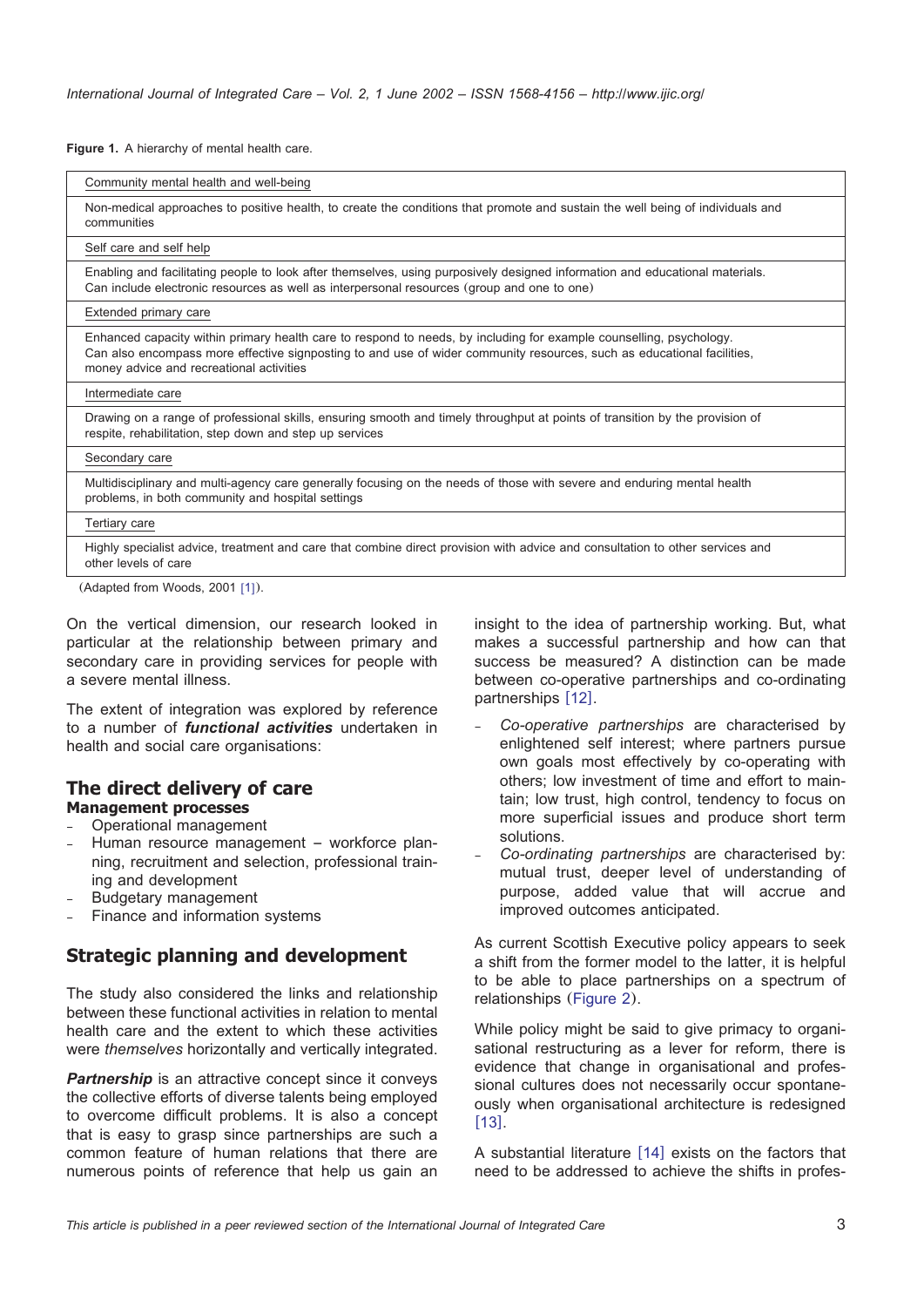<span id="page-3-0"></span>**Figure 2.** The spectrum of possible relationships.

| Type of relationship | <b>Definition</b>                                                                          |
|----------------------|--------------------------------------------------------------------------------------------|
| Taking into account  | Considers impact of and on other players                                                   |
| Dialogue             | Communication and exchange of information                                                  |
| Joint project        | Temporary joint work between players                                                       |
| Joint venture        | Long-term joint work between players                                                       |
| Satellite            | Separate entity created to integrate working on<br>discrete topics or issues               |
| Strategic alliance   | Long term joint working on core issues                                                     |
| Federation           | Formal administrative unification, retaining some<br>aspects of players' discrete identity |
| Merger               | Fusion of separate entities to create new structure<br>and single new shared identity      |

 $(Adapted from Perri 6 et al. [12]).$  $(Adapted from Perri 6 et al. [12]).$  $(Adapted from Perri 6 et al. [12]).$ 

sional and organisational cultures that enable a progression along this spectrum. Amongst the main messages for professional collaboration are:

- The importance of sharing of knowledge
- A respect for the autonomy of different professional groups
- The surrender of professional territory where necessary
- A shared set of values concerning appropriate responses to shared definitions of need

The creation of a collaborative environment requires:

- The specification of shared objectives
- Clarification of responsibilities
- Structuring of appropriate incentives and rewards
- Strengthening processes of accountability for joint working.

Henwood and Hudson's [[14](#page-16-0)] authoritative analysis of partnership opportunities arising from the NHS Plan for England  $[15]$  $[15]$  $[15]$  concludes with a call for a new model of partnership, with three key features:

- A shift in emphasis from government to governance that makes interagency linkages a defining characteristic of service delivery and acknowledges the importance of interdependence between agencies. This would involve agencies interacting by negotiating shared purposes and exchanging resources, within parameters that allow a significant degree of autonomy
- A focus on the 'wicked' issues, i.e. those that are deep-seated and systemic
- The development of new ways of working giving primacy to reflection and learning that is also inclusive and involving.

# **Methods and approach**

The research was exploratory and gathered a broad range of information both on structures and on current practice in developing and delivering integrated care for people with a serious mental illness. Methods were largely though not exclusively qualitative. Information collection involved: a survey using a questionnaire with pre-coded items, open ended questions and self ratings on a scale provided; semi structured interviews (phone and face-to-face (which followed a semistructured format, with direct questions and follow on probes to elicit more detailed information and to explore experiences and perceptions in greater depth.

The study was carried out in three phases:

*First*: A postal questionnaire was distributed to the 14 Chief Executives of all Primary Care Trusts and Scotland's three Island Health Boards. These latter serve small communities and the creation of separate trusts was considered inappropriate. All 14 PCTs responded. The Island Boards were not able to complete the questionnaire within the time scales available but a representative from each agreed to be interviewed by phone. The survey gathered general information on structures and key objectives, interfaces and links between primary and secondary care, between hospital and community mental health services and between the Trust, their local authority social work colleagues and the voluntary sector. Respondents were asked to identify factors that facilitated and inhibited each of these partnerships and to give examples of effective partnership. The questionnaire asked for named contacts in community based mental health services, in primary care/LHCCs and in the local authority social work department, to take part in follow up stages.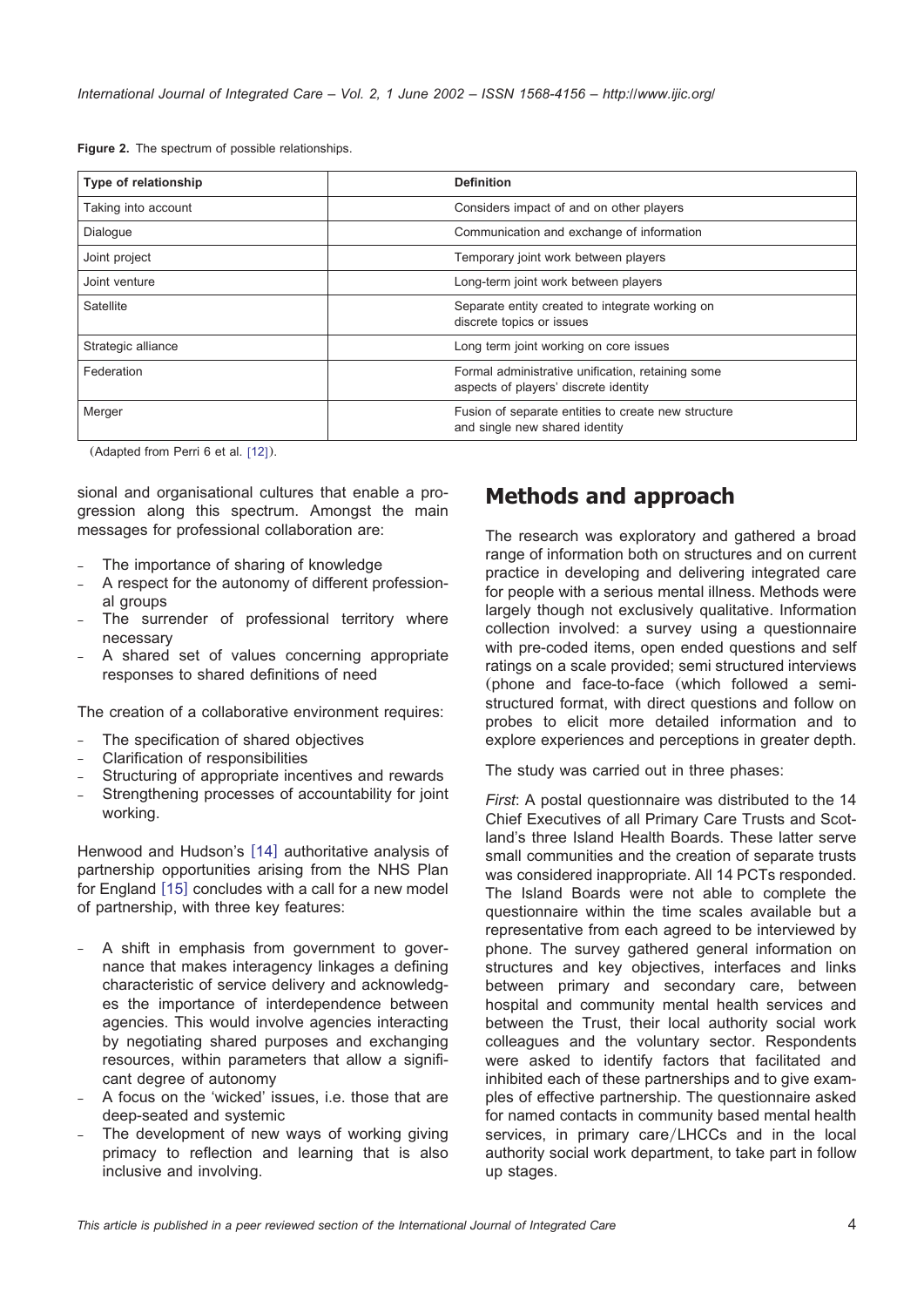*Second*: Follow-up phone interviews were carried out with respondents from 11 of the 14 PCTs. The remaining three were unable to make a representative available within the study timeframe. Interviews were also carried out with respondents from each of the three Island Health Boards. The sample included:

- 11 Trust nominees from secondary care
- 4 LHCC/primary care nominees
- 6 local authority social work nominees
- Island Health Board representatives.

Interviews amplified on the survey responses and provided access to a range of different perspectives.

*Third*: A series of six case studies in selected LHCCs. These were purposively chosen to include areas from different parts of Scotland. Selection was informed by the first two stages of the study that indicated varying degrees of maturity in partnerships as well as differences in approach to integration and partnership working. Case studies were, therefore, chosen to allow the research to explore aspects of integration and partnership working in some detail. The selected LHCCs included:

- Two LHCCs from Renfrew and Inverclyde PCT, one in which partnership working was well advanced as demonstrated by a firmly established, multi-agency integrated Community Mental Health Team (CMHT) and a second where the development of community based secondary mental health services was less advanced
- A Forth Valley LHCC. Forth Valley had a distinctive structure with a specialist care co-operative and two LHCCs as separate entities
- An LHCC in the Greater Glasgow PCT, where there were plans to develop a primary care based mental health service to complement secondary care CMHT provision
- An LHCC in Highland PCT, which was moving towards devolved models of working. This LHCC covered a large rural area of Scotland
- An LHCC in Ayrshire and Arran PCT, that had an interest in mental health

In each case study LHCC, face-to-face semistructured interviews lasting around 60 minutes were undertaken with key representatives of the local mental health care system:

- The manager of the community mental health team or secondary care locality manager
- The senior social worker in mental health or equivalent
- The LHCC general manager

In three areas, representatives from the non-statutory services were also interviewed. In one LHCC a Community Psychiatric Nurse involved with a primary care based mental health service, separate from the CMHT was also interviewed. To preserve the confidentiality of respondents, case studies are not named in this paper.

#### A summary of the case studies is provided elsewhere  $[111]$  $[111]$  $[111]$ .

Each of the PCTs was invited to nominate a representative to attend a Reference Group, which met on two occasions: at an early point in the data collection process and as this was nearing conclusion. The Reference Group acted as a sounding board to allow the research team to test out emerging themes and to provide an additional insight into experiences in a range of Trusts. Representatives from seven PCTs attended the first meeting and all but one of these attended the second. Participants included people with responsibility for clinical and/or operational management of services. The meetings were facilitated by the principal researchers and a written summary of the main points of discussion was shared with participants.

Survey responses were summarised on a database and coded. Notes were made of the phone interviews and a written account completed for each one. Data from the phone follow-up and face-to-face case study interviews were analysed using qualitative techniques. Case study interviews were recorded and transcribed. The data were subjected to staged content analysis, building out from the initial themes investigated, to develop and elaborate on themes in progressively more detail.

Initial analysis of the survey and phone interviews was undertaken prior to refining the areas for exploration in the case studies, to use these as an opportunity to consider key areas in depth and to contrast differing perspectives.

## **Results**

The next part of the paper considers the main themes and issues to emerge. We begin by exploring horizontal integration by reference to Trusts' relationship with social work and with the voluntary sector; and then consider the vertical integration of primary and secondary care and the integration of functional activities.

### **Horizontal integration: Primary Care Trusts and local authority social work**

This sections considers progress towards and factors associated with horizontal integration between two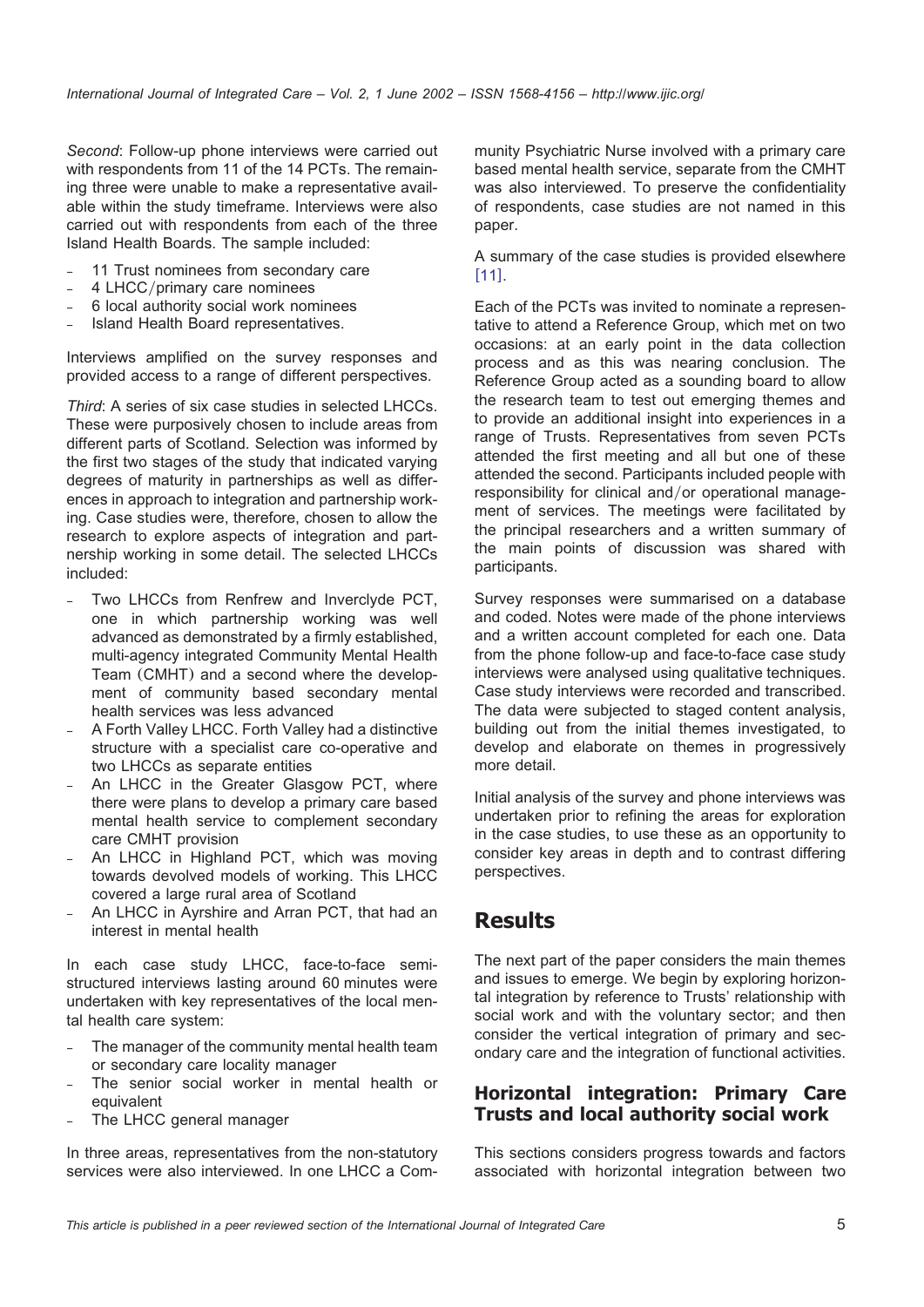sets of partners: firstly Trusts and local authorities, (principally social work) and secondly between Trusts and voluntary sector (not-for-profit) organisations. Partnership working and integration are considered in relation to the range of functional activities outlined earlier, spanning from the direct delivery of care, through management processes to strategic planning and development.

#### **Building partnerships**

Fractures in the relationship between health and social care responses for people with severe mental illness have been a recurring concern of much of recent policy and practice guidance in the UK. It was striking in this study that PCTs and Island Health Boards regarded partnership with social work as key in order to achieve their organisational objectives. Indeed, local authority social work was one of the main, if not the main partner for Trusts in the development and delivery of mental health services. Trusts had put considerable energy into developing their relationship(s) with social work colleagues and several respondents observed that this might have had the effect of deflecting attention away from the primary/secondary care relationship. One Trust respondent went so far as to posit whether primary care might in fact be jealous of the relationship that secondary care services had developed with social work. A local authority case study respondent observed that:

'Primary care does not have mental health high on their agenda. We need to get sorted in secondary care first and then make it more attractive to people.'

Some Trusts (e.g. Greater Glasgow) were explicit about the investment they had made in promoting integrated health and social care as the top priority to date for this client group, an investment that had until recently overshadowed ambitions to attain closer integration between primary care and community mental health teams (CMHTs).

The interface between PCTs and local authorities was reported to have developed through a combination of formal partnership agreements, regular opportunities for meeting and discussion and informal contacts and networks. These elements were considered to complement one another and to contribute to varying degrees to the different aspects of partnership working. Several Trusts and local authorities related local progress on partnership working to the recent recommendations from the Scottish Executive  $[16]$  $[16]$  $[16]$  and to experiences with other client groups, particularly older people.

#### **Benefits of partnerships between health and social work**

Respondents from Trusts and local authorities gave various accounts of the added value that flowed from working in partnership. Experience of close working between health and social work was reported to have produced tangible benefits, by enabling partners to:

- Extend the range of services and supports that can be provided, e.g. incorporate into CMHTs support staff whose roles include help with budgeting and home making
- Develop effective links with a wider array of services including housing and drug and alcohol services, money advice services etc
- Tackle effectively complex problems and needs without having to pass the individual on to another service
- Pool expertise and streamline care to avoid duplication of effort
- Work together on local issues of pressing concern
- Access additional resources available for partnerships

In Highland, a Trust respondent drew attention to demonstrable benefits that closer working had achieved in terms of altered patterns of service usage. This was reported to include reduced admission rates to acute psychiatric inpatient beds as a result of improvements to community services and local capacity to support people in their own homes in times of crisis.

A number of respondents suggested that the establishment of decentralised organisational structures facilitated more effective collaboration and stronger partnerships between social work and health, in addressing agreed local needs and local priorities for development. Both local authority and Trust respondents perceived that social work had accrued a significant amount of influence in working in partnerships that operated at local level. Social work departments were able to field people with authority to take part in planning and development. Local implementation groups were influential in creating closer integration between health and social work, when empowered to make decisions about spending priorities. Several local authorities were able to point to increases in spending on social care services for people with mental health problems and in the number of staff working in these services.

#### **Integrating functional activities**

The research suggested that health and social work were looking systematically at partnership and its implications, to consider collaborative working at different levels from individual direct care and service delivery through management to strategy and service development. These are considered in turn.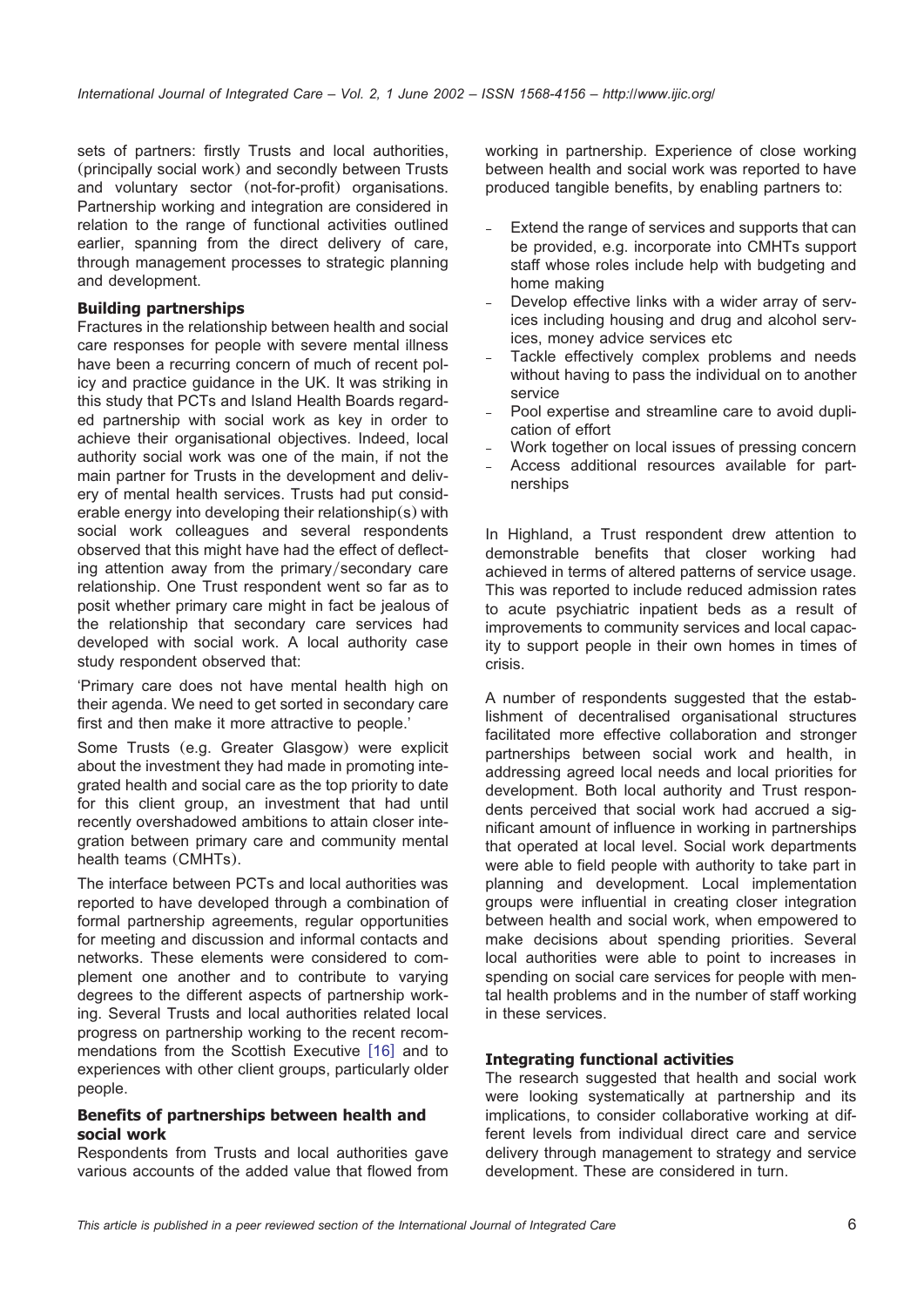#### **Direct care**

The case studies were used to consider elements of care delivery that policy and practice guidance indicate are critical gauges of effective joint working in providing integrated direct care. Case study respondents were asked about their understanding of the purpose and benefits of these elements (see Table 1 below).

Overall, it emerged that respondents were clear that there were good grounds for striving to develop these joint processes, to streamline service provision and to ensure that service responses were matched to individual needs. Progress was greatest in the development of joint systems to assure a single point of access, joint assessment and joint care records and single key worker arrangements. The development of joint information systems and the integration of the care management function were the two elements of care delivery least in evidence. It may be that the depth and complexity of the systems changes required to bring these developments about lie outside the jurisdiction of mental health services and would have implications for wider organisational systems.

#### **Management processes**

The study highlighted a number of areas of innovative working where Trusts and their social work partners were reshaping their management functions to support integrated care delivery. However, these tended to

be the exception rather than the norm. The general pattern appeared to be that of two separate agencies struggling to find solutions that could accommodate both sets of organisational requirements and that were also able to underpin and maintain services, which assure integrated care.

There was an emerging recognition that effective joint working at one level of the organisation needed to be matched by appropriate partnership arrangements at other levels. The majority of Trusts acknowledged in the survey that the development of joint management and accountability arrangements with social work were important, to enhance capacity for integrated care. However, relatively few were at the stage of having joint processes and systems in place to achieve this, with negative consequence for the effective delivery of integrated care. This was illustrated in a case study area where well-developed multi-agency teams were inhibited by the immaturity of joint management arrangements between the parent organisations and a lack of clarity about the extent of the teams' delegated authority.

#### **Strategic planning and development**

The survey indicated that in all areas, agreements and processes to ensure joint planning and commissioning of services were being pursued. However, only five of the 14 PCTs reported that a joint financial framework

|  |  |  |  |  |  | Table 1. Perceived benefits of joint care processes |
|--|--|--|--|--|--|-----------------------------------------------------|
|--|--|--|--|--|--|-----------------------------------------------------|

| <b>Process element</b>               | Perceived purpose and benefits                                                                                                                                                                                                                                                                                                                   |
|--------------------------------------|--------------------------------------------------------------------------------------------------------------------------------------------------------------------------------------------------------------------------------------------------------------------------------------------------------------------------------------------------|
| Single point of access to<br>service | Ensures people get access to appropriate, timely help<br>Promotes equity and reduces inconsistencies arising from variable knowledge/practice<br>Ensures the person gets a holistic assessment that can provide access to a range of services                                                                                                    |
| Single, joint assessment             | Facilitates user and carer involvement in assessment and care planning<br>Cuts duplication<br>Puts the person's interests before the interests of services/agencies                                                                                                                                                                              |
| Shared care record                   | Makes it easier to ensure information is passed on and is accessible to those who need to<br>know – information both about the care package and who is providing what<br>Improves communication between primary and secondary care<br>Makes for more efficient working                                                                           |
| Joint information<br>systems         | Provides clarity about who is providing what<br>Useful in crisis/emergencies in particular, to ensure responding service can get information<br>about the individual                                                                                                                                                                             |
| Single key worker<br>Devolved budget | More effective use of time<br>Easier for user to know how to make things happen or draw attention to issues of concern<br>Provides easier and more direct access to services and resources<br>Allows monies to be used flexibly and creatively<br>Can facilitate service change and development<br>Can make it clearer where responsibility lies |
| Integrated care management           | Any trained member of staff can assess and put forward recommendations for services<br>Provides access to a structured assessment<br>Care co-ordinated by one care manager<br>Ensures people are tied into a system to review their needs on a regular basis<br>Provides a means of involving all the key people, including the user and carers  |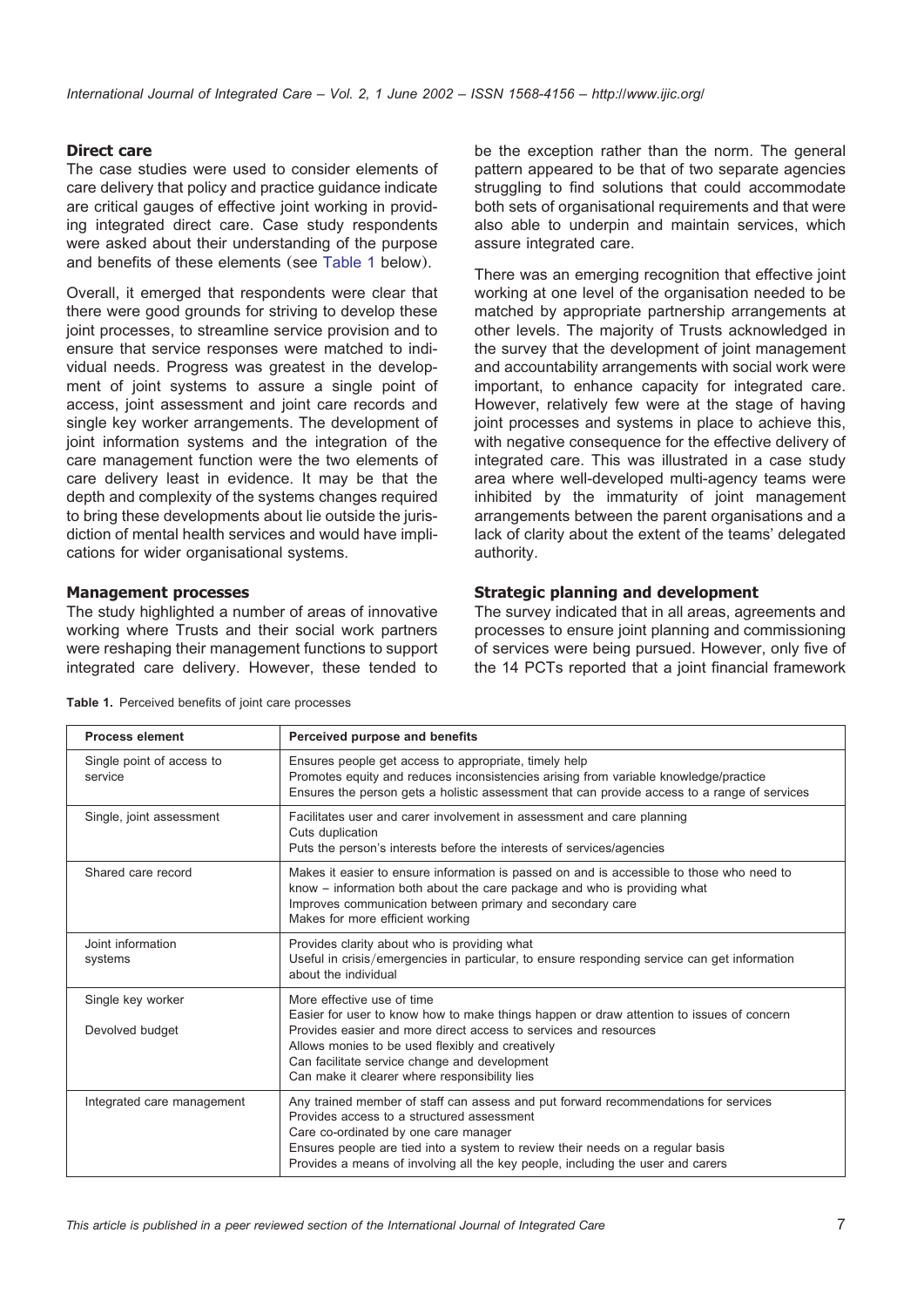**Figure 3.** Key success factors for partnerships between PCTs and social work in delivering integrated care.

- Working within agreed financial framework with clear budgets, especially where the structures are complex and agencies cover different 'patches'
- Securityycertainty about financial position. Imbalances in financial position of partners can be destabilising. Trust is likely to be relatively buoyant, local authority to be cash starved and less able to commit to future expenditure
- Coterminosity of PCT and local authority
- Co-location of key personnel
- Sufficient integration of management and planning to support joint service delivery
- Addressing structural complexity, without duplication and excessive bureaucracy
- Acknowledging the diversity of organisational and professional cultures

was in place in their area between health and social work.

In Dumfries and Galloway, a joint Mental Health Board had been recently established with responsibility for strategic planning and commissioning. Mental health services were jointly managed through a joint director of mental health services post.

Several Trusts described strategic partnerships linked to projects, generally associated with hospital closure and service re-provision. The Edinburgh Mental Health Partnership (EHMP) was established to plan the closure of long stay hostel beds at the Royal Edinburgh hospital and develop alternative resources and was reported to have achieved effective cross agency and cross-sectoral involvement. A notable feature of this partnership project was that it had a budget and was empowered to make joint decisions. Its work included overseeing a joint needs assessment process and the development of joint commissioning protocols. Other examples of project based activities included service renewal in West Lothian, to steer the development of an infrastructure of community based services to replace the local psychiatric institution.

#### **Factors that facilitate partnerships between health and social work**

Standing back from these details it is apparent that a number of recurring themes affect the development of partnerships and services integration (Figure 3). Within a single Trust area the *number of social work partners* could be large. Partnerships with different local authorities within this area could vary in both style and substance for a number of reasons. LHCCs were at differing stages of readiness to engage with local authorities. Trust/local authority partnerships were also reported to be influenced by the level of development of community mental health services. For example the establishment of multidisciplinary, multiagency teams required a level of explicit agreement and understanding about the basis for partnership working. In Renfrew and Inverclyde PCT, it was reported that team development had moved at a different pace in different parts of the area and the longer established and more integrated team in Inverclyde acted as an impetus for the parent agencies to consolidate their relationship.

Trusts and local authorities made frequent reference to the *cultural differences* between their agencies. These differences were expressed in professional values and attitudes that came to the fore both in service delivery but also in different approaches to management. An interesting perception from one Trust was that, while the health services were now redefining 'management' as a more facilitative, enabling function operating within flatter structures, local authorities remained wedded to more hierarchical structures and problem solving models of management.

Without underplaying these cultural differences, most respondents tended to be optimistic that increased exposure to one another's values and ways of working, the *growing interdependence* of health and social care services in supporting people in the community and the recognition of the benefits to both users and professionals of collaborative working were powerful countervailing forces:

'People get thrown together and acquire more insight into how other professionals work'

### **Horizontal integration: Primary Care Trusts and the voluntary sector**

Within the Primary Care Trusts, there was a common recognition of the valuable role that voluntary sector organisations played in providing more informal services and in maintaining a capacity to be innovative. It was striking that in the study the impetus and energy to develop stronger links with the voluntary sector was discernible within LHCCs. One LHCC respondent observed that not-for-profit organisations were able to make and sustain long-term relationships with clients that could be problematic for specialists in health and social services. He also considered that voluntary sector services were more conducive to supporting the individual in creating 'an ordinary life' and an identity that was not centred on the experience of mental illness.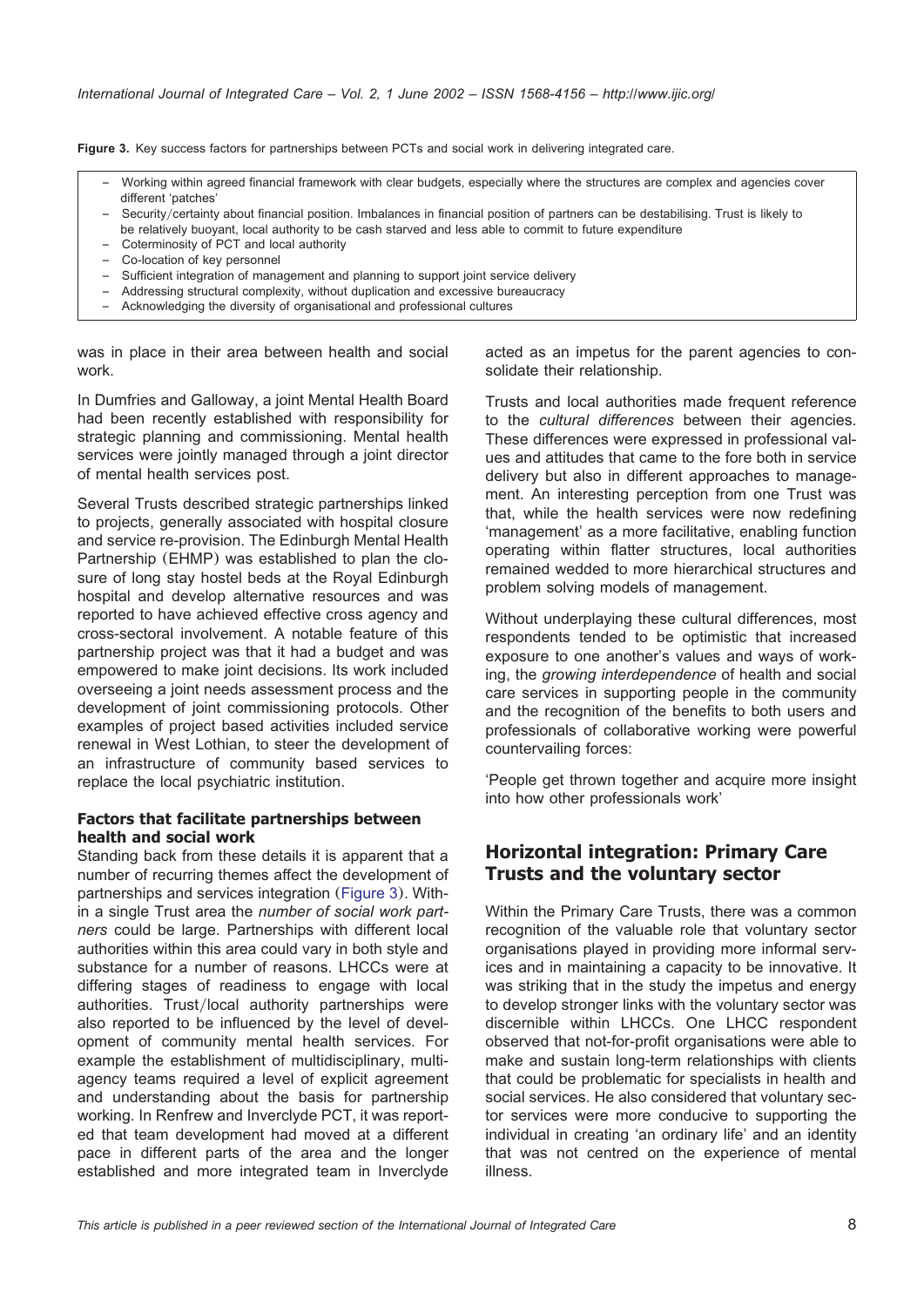A second LHCC respondent observed that the not-forprofit sector was highly skilled at networking and far more sophisticated at partnership working than were the statutory services. A third person stated that GPs were becoming more aware of the voluntary sector and what they could offer. In this area, the development of a specific primary care based initiative, run by a voluntary organisation and aimed at people with moderate mental health problems had helped to nurture links and relationships across sectors. Another LHCC respondent considered that government policy expected collaboration with the voluntary sector. This was part of the process of recognising that the promotion of health involved more than health care services.

In some Trusts it was acknowledged that health services had not developed as mature relationships with the voluntary sector as social work had. The latter had extensive experience of funding and monitoring nonstatutory services. For example in one case study area, the CMHT Senior Social Worker acted as supervising officer for voluntary sector providers, with responsibility for overseeing their evaluation and development.

A number of health respondents felt that it was important to ensure that voluntary organisations were able to be appropriately represented at strategic level and get involved in planning. The perspective from voluntary organisations indicated that they welcomed the increasing acknowledgement of their role in supporting people with mental health problems. However, it appeared that readiness to work with the voluntary sector was not universal: it emerged in one case study that some health professionals were perceived to be unwilling to operate in partnership with the sector and would not enter into dialogue.

Voluntary organisations were also concerned that they remained at one remove from decision making, with only limited ability to effect influence. This sidelining was reinforced where important decisions were determined outside of the forums to which voluntary organisations had access.

## **Vertical integration: primary and secondary care**

Recent years have seen the development of a range of opportunities for General Practitioners (GPs) to gain increased influence over secondary care, through initiatives such as the (now abolished) GP fundholding scheme and related derivatives. The initial findings of an evaluation of the impact on mental health services  $[5]$  $[5]$  $[5]$  indicate that a consistent stated objective was to

improve communication between primary and secondary care. A popular means of achieving this was to increase the number of specialist staff based with or attached to primary care. However, it was noted that these developments were viewed with some caution by Trusts who were concerned about the possible diversion of resources and staff away from those with severe and enduring mental illness. In a review of the developing relationship between Primary Care Groups and local authorities in England  $[17]$  $[17]$  $[17]$ , it is noted that primary care has tended to use collaborative opportunities with social services (and arguably with secondary care – see above) to pursue operational developments and improve the co-ordination of services. There is evidence that GP fundholders tended to use their financial flexibility to purchase practice based services to alleviate pressures on their own services rather than to engage in a strategic review of local needs with partner agencies and services [[18](#page-17-0)].

In Scotland, LHCCs are an attempt to carry forward some of the benefits of improved liaison between care levels that fundholding brought whilst avoiding the inequity of access and bureaucracy its critics alleged. In considering the locus and influence of LHCCs within PCTs in relation to services for people with a severe mental illness, it is, therefore, important to be aware of the relative youth of LHCCs. Despite the relative inexperience in primary care of joint planning and commissioning this study was able to identify encouraging indications of the emergence of new forms of collaboration.

These developing relationships were explored by reference to the different functional activities set out earlier.

#### **Direct care delivery**

Previous research has illustrated that GPs have a significant role in the sole management of severe mental illness  $[6]$  $[6]$  $[6]$  but have limited involvement in the care and treatment of people with a severe mental illness who are known to secondary care services [[19](#page-17-0)]. In our study half of the Trusts reported that the integration of primary care within Trusts had led to enhanced mutual understanding between GPs and secondary care at local level rather than to a substantive shift in power or influence. Progress tended to have come about in areas where steps were being taken to devolve responsibility for secondary care services to local level, with the explicit intention of achieving closer links between primary and secondary care. One respondent observed that LHCCs in that PCT were acquiring more understanding of mental health issues and a sense that relationships were changing ([Figure 4](#page-9-0)).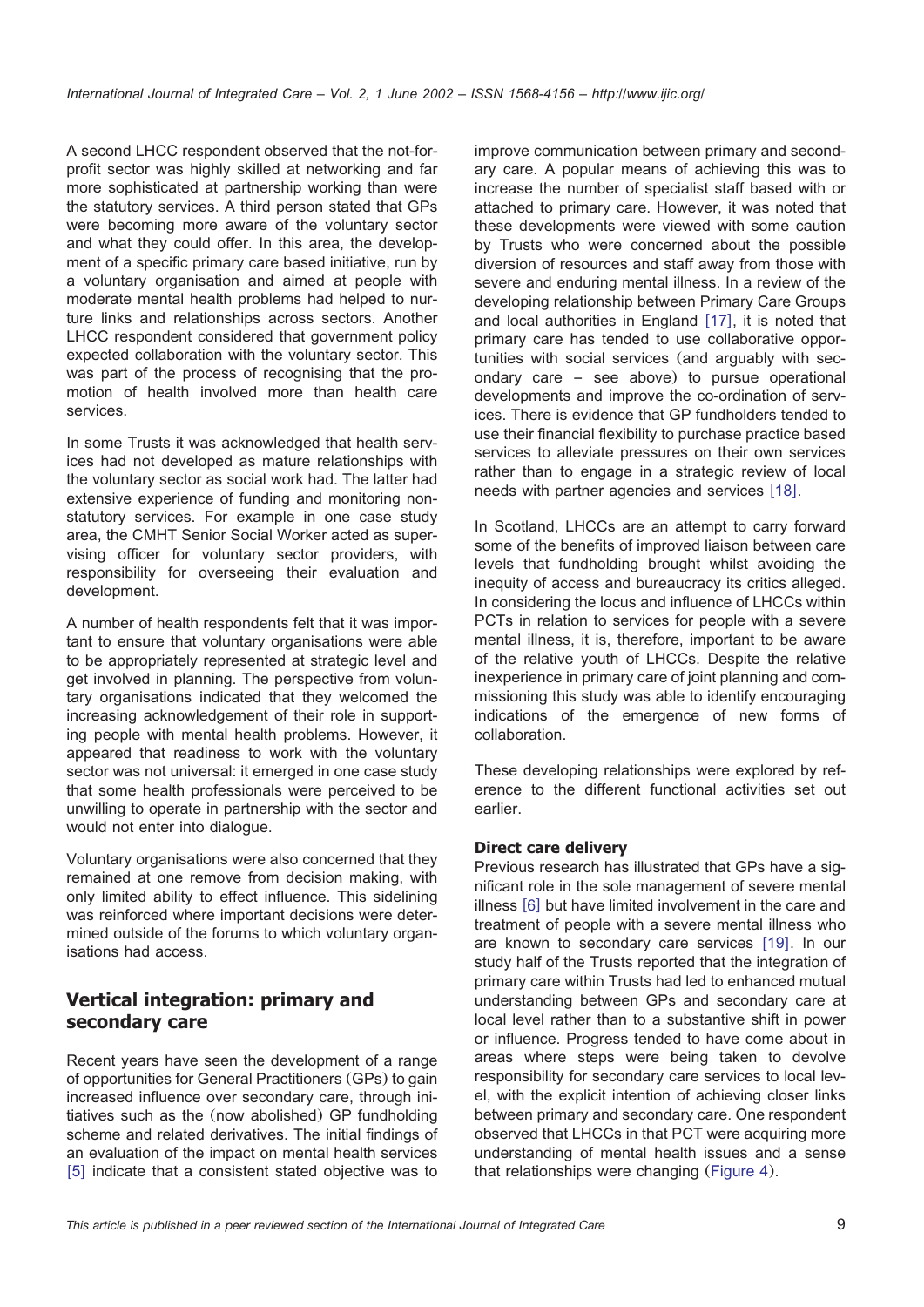<span id="page-9-0"></span>Figure 4. Case study example of primary/secondary care integrated working.

In this area, the LHCC had been working on an exercise to map the patient's journey, involving primary care and mental health services, including health and social work and the voluntary sector. Taking a whole systems approach to assess the operation of current processes and services had uncovered a lack of integration that the LHCC was seeking to remedy.

'Nobody round the table thought it was joined up, but it was more fragmented than any of us had really understood. It was a shock'. This LHCC manager described how the LHCC decided to use some of its budget to pay for clerical support to enable the CMHT to develop shared case notes. This decision was driven by the desire for better communication from the CMHT to primary care: 'We said ''If we can sort out your case notes, you can sort out communication with us further down the road''.'

Within this overall picture there were differences in the types of relationship between primary and secondary care:

- Greater Glasgow was in the process of developing separate but complementary services
- In Forth Valley, both primary and secondary care were reported to have developed joint objectives for mental health
- In other areas, such as Ayrshire and Arran and Highland, one of the roles of secondary care was to support primary care
- In Orkney there was considerable fluidity between primary and secondary care, with GP involvement in the home treatment initiative and secondary care input to primary health settings
- In Shetland, each of the 20 general practices had a mental health lead and a designated link worker within the CMHT. Mental health and primary care team leads met monthly for reviews and training

The research identified a number of ways in which PCTs were developing processes that lead to 'seamless' care across the primary/secondary care interface for people with mental health problems, e.g. care pathways, referral and discharge protocols. In one case study area, the LHCC had funded a primary care register of people with enduring mental illness, maintained at GP level, not centrally, which was reported useful in generating information on needs and on users views on and experiences of services.

However, it was evident that some of the relationships between primary care and secondary mental health care remained fragile. This was attributed to poor communication and a lack of clarity about the role primary care might play in the continuing care of people with an enduring mental illness. There was also a common concern among secondary care respondents that the involvement of GPs and the primary health care team in mental health would pose challenges to the resources and skill base of secondary care services and lead to services such as Community Psychiatric Nursing being 'controlled' or 'taken over' by primary care. This was a strongly held recurrent view that that would seem to illustrate the perceived differences in the mental health priorities of primary and secondary care. It also points to a lack of mutual confidence, that sufficient common ground could be established without either service having to cede control or relinquish resources.

#### **Partners in management**

There were relatively few examples of primary and secondary care partnerships in this area of functional activity. Those identified included:

**Operational management** In Mid- and East Lothian, the LHCC managed all community based mental health services on an integrated basis.

**Training** In Ayr the LHCCs were regarded as an important means of identifying and addressing mental health training and support needs of primary care.

#### **Liaison and communication**

- Lothian PCT reported that the delivery of seamless services and a consistent approach was furthered by the cultivation of close working links between the consultant psychiatrist and primary care colleagues, involving regular meetings and the development of protocols. This was also supported by joint agreements on specialist services.
- Some areas referred to the practice of identifying a named member of the CMHT to liaise with the primary health care team.

#### **Strategic planning of mental health services**

The research pointed to widening opportunities for primary care to be involved in mental health planning, through LHCCs and through representation on strategic bodies. In nearly all instances, LHCCs were represented at strategic level within the Trust, with opportunity to participate in and influence service planning as one of a number of key participants. Examples of involvement of primary care and secondary care in planning and development included:

- In Highland, the LHCC manager and the local CMHT manager take a joint lead in local service development and liaise with the senior management group that takes the strategic lead Highlandwide.
- In Fife, the local Area Redesign Teams are chaired by GPs.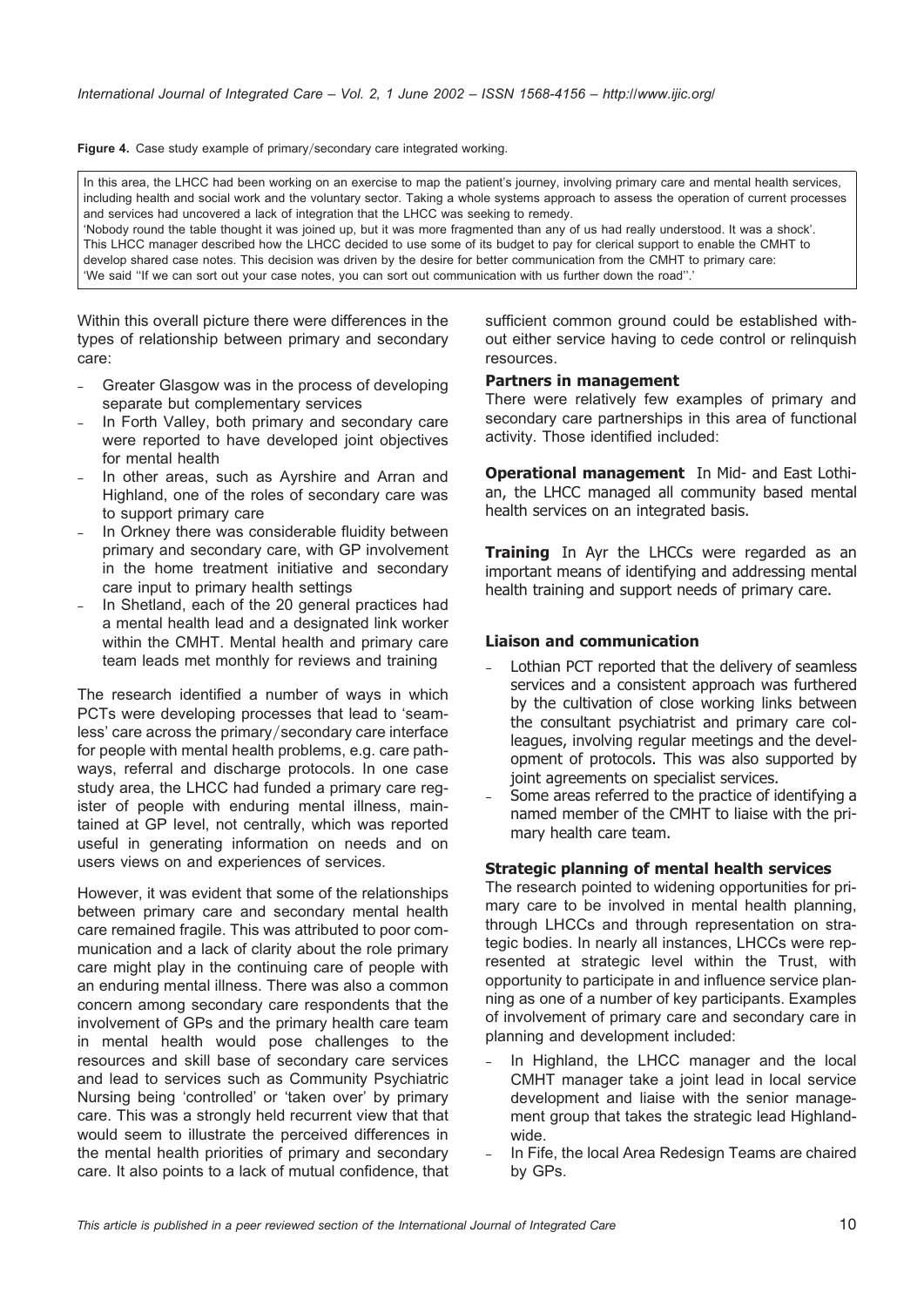- In Forth Valley, the secondary care services are structured within a specialist co-operative to create opportunities for parity in dialogue with primary care through the LHCCs, with both being brought together in Local Implementation Groups.
- In Ayrshire and Arran, primary and secondary care clinicians have been involved in local service planning and needs assessment.

One in three respondents to the survey noted that although LHCC influence was increasing, it was not yet possible to point to specific impacts on policy or strategy. A number of factors may be at work here. LHCCs have been developing gradually and may not yet be in a position to grasp opportunities for influence. This theme – that time was essential to allow LHCCs to mature and develop capacity and confidence in their relations with other parts of the Trust and beyond – recurred throughout the research.

There was also evidence that LHCCs had variable levels of active involvement in mental health developments. A minority of LHCCs was reported to have a mental health subgroup, for example. This appeared to vary within Trusts as well as across Trusts. In areas where there were firm organisational structures in place on which to build relationships between primary and secondary care services Trust wide and locally, there appeared to be considerable potential for twoway influence. For example, in some areas of Greater Glasgow, the CMHT lead sat on the LHCC executive. In Tayside all LHCCs Boards include a secondary care representative.

There is a distinction between engagement with and involvement of primary care at local level in shaping local mental health priorities and the influence of primary care at Trust level over the wider mental health agenda. Highland and Glasgow exemplified two different approaches to this. In Highland, the PCT was aiming for a tiered approach, in which the majority of care services would be delivered locally with access to specialist support as required. In Greater Glasgow, there had been a deliberate policy decision to separate the primary and secondary mental health agendas. Other PCTS, such as Lomond and Argyll, were taking steps to establish a joint commissioning board for mental health services, in which LHCCs would be one of several partners.

The view was frequently expressed by respondents in different positions in PCTs (including people with strategic responsibilities and others with operational positions, those working in secondary and those in primary care) that the mental health agendas in primary care and secondary differed substantively. As noted, Greater Glasgow had followed this course to

the stage of producing a separate primary care mental health strategy and was in the process of defining and developing models of primary mental health care services to complement the network of community mental health teams providing secondary care. These primary care models were to address the needs of those with mild to moderate mental illness and to include health and social care, counsellors and clinical psychology inputs. The Trust recognised the challenge involved in ensuring effective links and co-ordination with secondary care mental health services. The reasons cited for this course of development were pragmatic: to ensure that the relatively well developed secondary care services were not hampered by the variable pace of LHCC development and to allow LHCCs to focus initially on primary care development without being swamped by an enormous mental health agenda.

#### **Factors that facilitate partnerships between primary and secondary care**

A series of factors emerged from the research that appear to be significant in influencing the pace of integrating primary care and secondary care mental health services. They can be summarised in the following terms:

#### **Developing trust and mutual understanding**.

- The maturity of community based secondary mental health services and the confidence that developments in primary care mental health can be taken forward without prejudice to existing secondary services for people with severe mental illness.
- Fears persist in many areas among secondary care about being 'taken over' by primary care and about the risk that the focus on the needs of those with severe and enduring mental illness will be lost.

#### **Recognising a common purpose locally**.

- Finding common ground, to go beyond perceptions that primary and secondary care focus on different populations and have different priorities.
- Jointly agreeing policy objectives and establishing good inter-professional relationships: in our study these were considered to be more powerful influences than national policy on the interface between primary and secondary care.

#### **Incentives and engagement**.

- The difficulties of engaging GPs as independent (self-employed) contractors in joint working initiatives when they have to bear the costs of involvement.
- The perceived lack of centrally driven, national initiatives to stimulate GP involvement in mental health.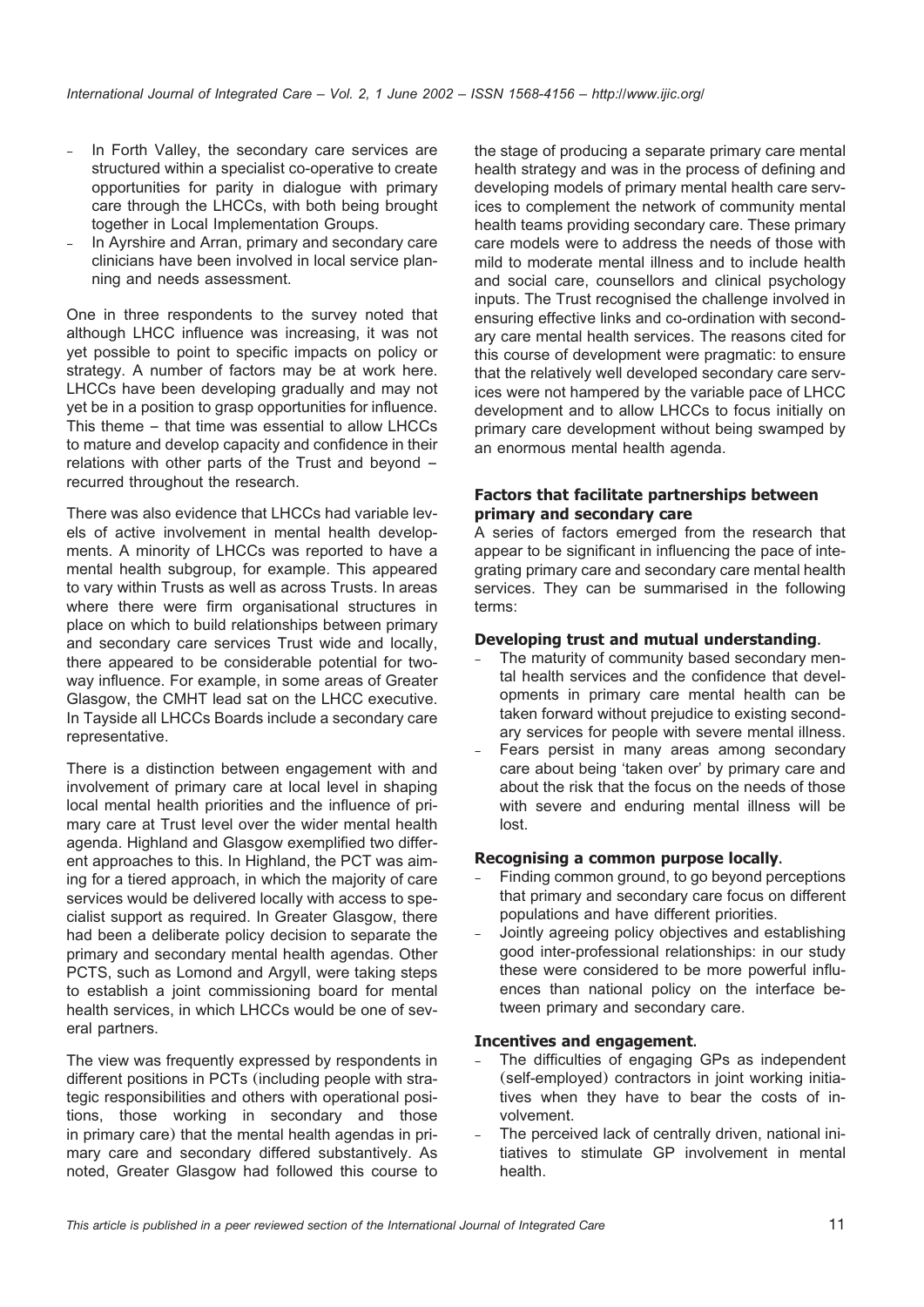- The extent to which LHCCs are used by PCTs as a means of engaging primary care and secondary mental health services in dialogue. In one Trust, it was reported that GPs preferred to link with CMHTs on a practice-by-practice basis only and argued that the LHCC structures did not add value to this relationship.
- An over emphasis on joint planning and strategy and a lack of attention to service change and development means that partnership working can fail to deliver any immediate benefits for those 'on the ground' and thus undermine the will to integrate services.

# **Integration of functional activities**

Whilst previous sections have explored horizontal and vertical integration by looking at functional activities, the study examined the extent to which the functional activities of Trusts (direct care, management processes and strategic planning) were *themselves* vertically and horizontally integrated. This provided a means to begin to explore the inter-relationship between different organisational functions, the direction of influence and the notion of traction: whether progress in one functional area might produce forward movement in other functional activities.

The connection and interaction between the different functions was described in a number of ways. Several case study respondents noted that strategy statements were useful in providing the justification for action for those who were already eager to move in that direction *and* in creating expectations that 'dragged' the more reluctant or agnostic along. An LHCC respondent stated that policy from the centre helped to 'jump start' local initiatives that could then make use of incentives such as development monies. Another described how strategies and policies gave permission to people who had been struggling on the ground to legitimate partnership working. Elsewhere a secondary care manager noted that when plans and strategies were not congruent, this was experienced as enormously disruptive.

The argument for integrating functional activities was cogently put by several case study respondents. A secondary services manager in a case study area, who had responsibility for an integrated health and social work service observed that:

'To offer a truly integrated service it has got to be joined at all levels and that includes the top of service fusing budgets together, fusing the strategic and philosophical.'

This respondent went on to note that the appointment of two members of staff senior to her, who had a commitment to integrated working had made it possible to move forward in a number of areas where progress had previously been blocked.

The evidence gathered in the study described how PCTs, along with health boards and their local authority social work colleagues, were collaborating in planning services. Equally, there were repeated examples of local partnership working in the delivery of services to people with severe mental illness. There was less direct evidence, however, of PCTs ensuring that their internal organisational processes and functions were geared up to support partnership working in the delivery of integrated care as illustrated by the following comments from respondents in two different case studies:

'The way it works is strategy comes out and says all the right things. Everyone involved signs up to it, then someone somewhere within the organisation is not acting consistently with what is trying to be achieved.'

'Partners are all signed up to integrated working. The problem is that we do not have the structures and processes to allow us to deliver it, except at operational level'

Integrated structures offered one means of achieving closer integration of functions according to one case study LHCC respondent:

'If you want to truly integrate primary care and secondary care in the community then the barriers and false boundaries that appear in management structures hinder that. If people were managed by the same management structure they would see themselves much more as a team... Language and structures can unfortunately sometimes influence behaviour and cultures and they don't let go.'

However, structural change to align partners and joint processes to encourage integrated working were necessary but not sufficient, without concomitant attention to the development processes needed to achieve changes in attitudes:

'We need structural change and changes of attitudes'

Managers had to be enabled to take on developmental roles to introduce new strategic ideas and to enable stakeholders to assimilate and apply these. A case study manager of an integrated secondary care service described his role as facilitator, to enable the management group of senior operational staff to reach consensus, sometime referee and a conduit for angst. The role also required that this person acted as the interface with both parent agencies – the PCT and the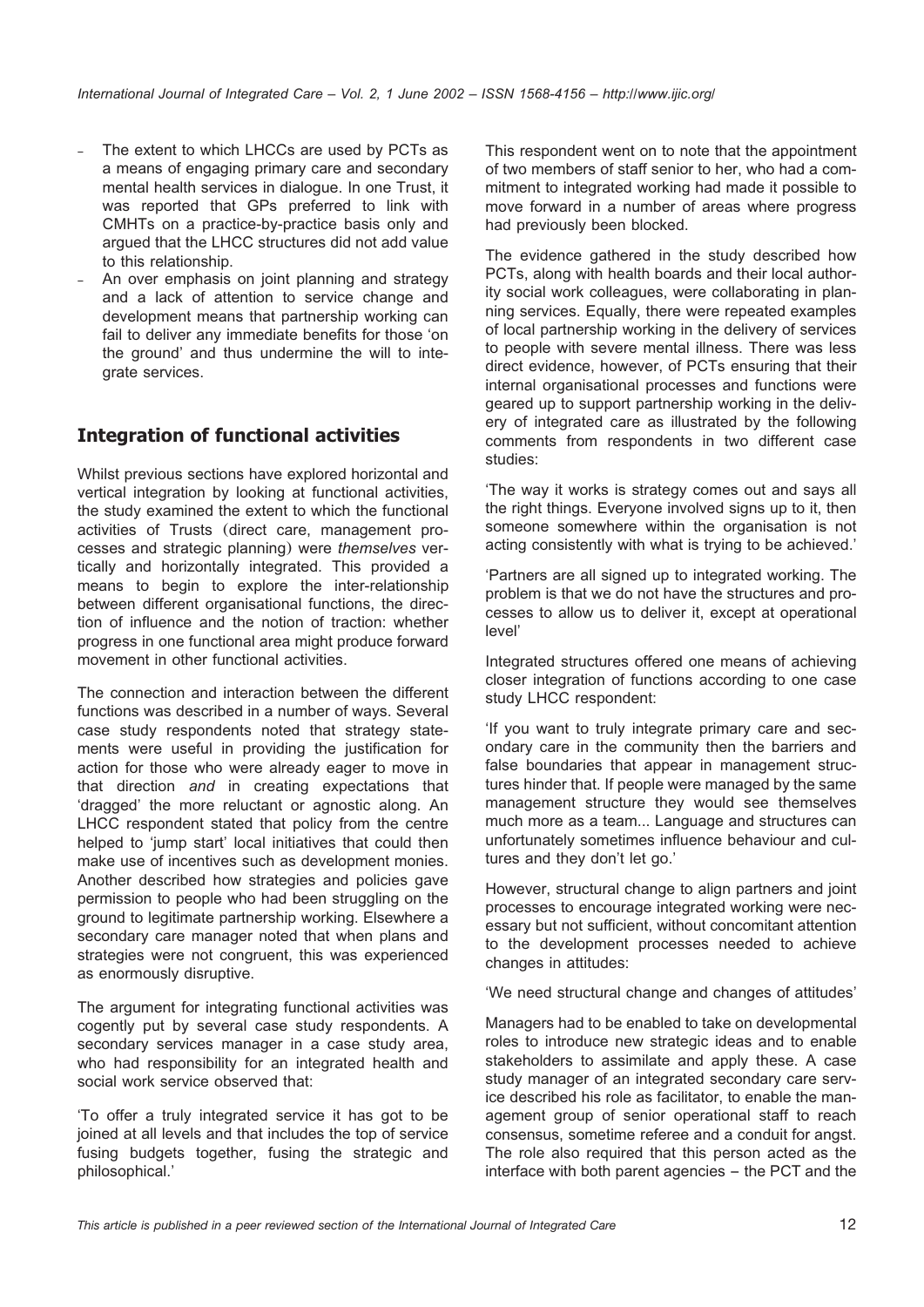| <b>Functional activity</b> | Type of partnership relationship                                                                                                                                                                                                     | Comment                                                                                                                                                                                                                                                                                                                            |
|----------------------------|--------------------------------------------------------------------------------------------------------------------------------------------------------------------------------------------------------------------------------------|------------------------------------------------------------------------------------------------------------------------------------------------------------------------------------------------------------------------------------------------------------------------------------------------------------------------------------|
| Direct care                | Federation<br>Characterised by:<br>Administrative unification<br>Retention of some aspects of<br>partners' discrete identity                                                                                                         | CMHTs moving at varying<br>pace to joint processes<br>Main gaps lie in<br>development of joint info<br>systems; joint, devolved<br>budgets and integrated<br>care management                                                                                                                                                       |
| Management<br>processes    | Satellite, moving towards<br>alliance<br>Characterised by:<br>Continuing operation as<br>separate entities with<br>collaboration on discrete<br>projects and initiatives<br>Moving towards long term joint<br>working on core issues | Increasing trends towards<br>joint operational<br>management posts<br>Gradual redefinition of the<br>management task in<br>devolved structures has<br>wider implications for<br>roles and for professional<br>development and support<br>Issues of separate<br>structures and<br>organisational priorities<br>still to be resolved |
| Strategic planning         | Alliance<br>Characterised by:<br>Increasing joint working on<br>core issues though often more<br>integrated working evident on<br>specific projects or issues                                                                        | Lack of agreed financial<br>framework blocks further<br>integration<br>Trusts are working to<br>redefine the centre -<br>periphery relationship with<br>the move to more<br>devolved working                                                                                                                                       |

|  |  |  |  | Table 2. Horizontal integration: the relationship between PCT and social work |  |  |  |  |  |  |
|--|--|--|--|-------------------------------------------------------------------------------|--|--|--|--|--|--|
|--|--|--|--|-------------------------------------------------------------------------------|--|--|--|--|--|--|

local authority social work department. However, the ragged nature of the joins at this level were illustrated by his observation that both agencies regarded him as 'their own' employee rather than as a shared resource.

# **Discussion and conclusions**

The study was able to paint a broad-brush picture of the structures and activities Trusts have developed to deliver integrated care. This concluding section aims to provide an overview, summarise the principal themes that emerge and suggest areas that might repay more in-depth development subsequently.

A theme that runs consistently through much of this study is that structures are only one of a number of factors that influence the development and maintenance of partnerships and promote capacity for integrated care. One of the key messages that respondents repeated was that structures can help by creating opportunities and a context that is conducive to partnership working, but are not in themselves sufficient. Where partnerships are problematic, structural change was not regarded as a solution. On the other hand, where the basic necessities of trust and common purpose were in place organisational structures could enable dialogue and engagement.

Primary Care Trusts placed great weight on partnerships as a means to integrate mental health care. However, they faced challenges both in balancing a range of organisational objectives and balancing the imperatives of different partnerships: internally between primary and secondary care and externally with social work and increasingly with the voluntary sector. The typology of relationships set out above ([Figure 1](#page-2-0)) provides a framework, on to which the key partnerships described in the preceding section can be mapped, and the results are summarised in Table 2 (horizontal integration) and [Table 3.](#page-13-0) (vertical integration). A number of themes become apparent and are discussed below.

# **Emergent themes**

### **Priming partnerships**

Our study has identified a number of features that appear to be conducive to the development and maintenance of partnerships in delivering integrated care for this client group.

#### **Preconditions for partnership**

– Trust and commitment are essential ingredients in all aspects of partnership working.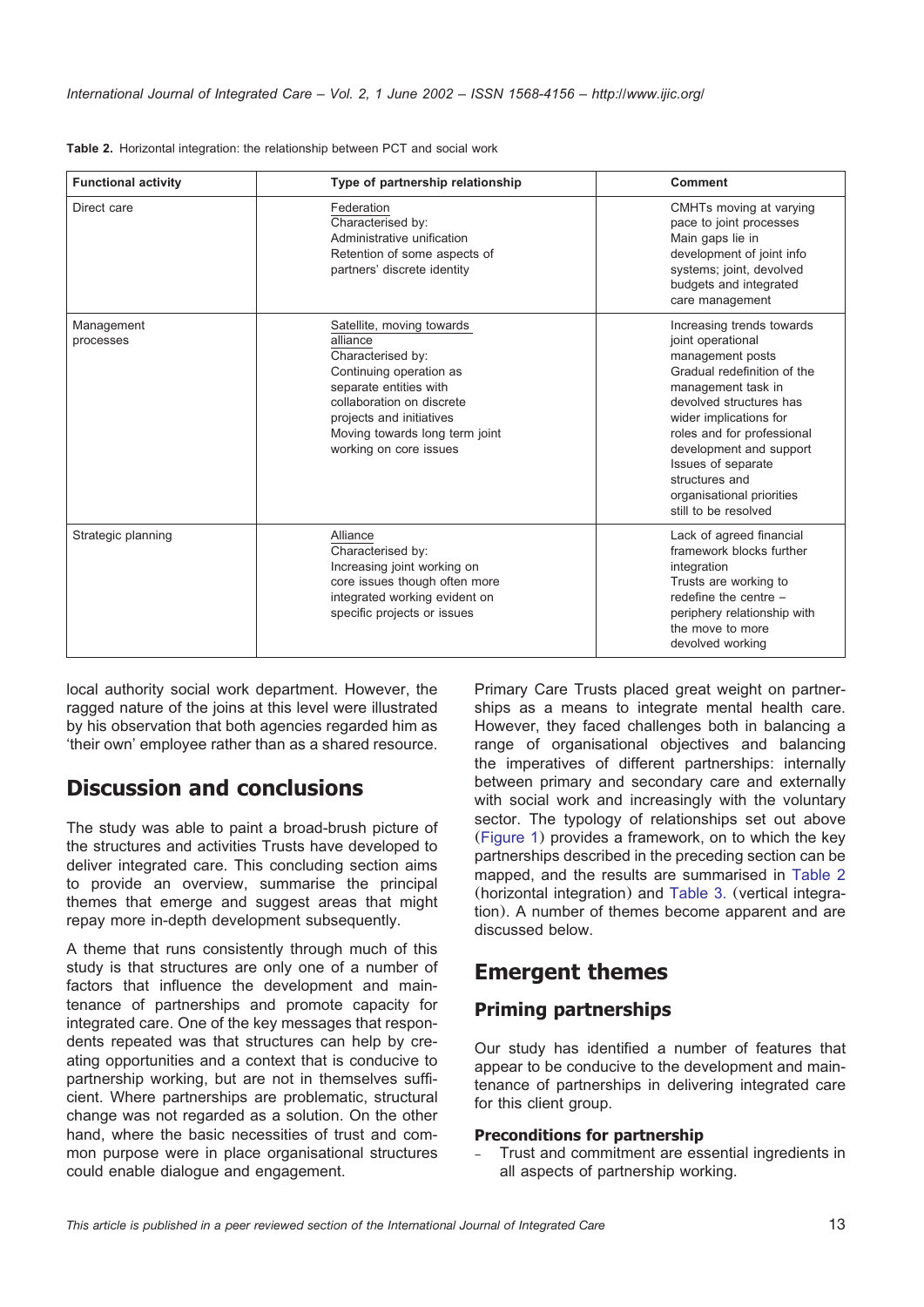| <b>Functional activity</b> | Type of partnership relationship                                                                                                                                                   | <b>Comment</b>                                                                                                                                                                                                                                                                                                                                                                                        |
|----------------------------|------------------------------------------------------------------------------------------------------------------------------------------------------------------------------------|-------------------------------------------------------------------------------------------------------------------------------------------------------------------------------------------------------------------------------------------------------------------------------------------------------------------------------------------------------------------------------------------------------|
| Direct care                | Dialogue (in some areas)<br>Characterised by:<br>Communication and<br>exchange of information<br>Alliances (in some areas)<br>Characterised by:<br>Joint working on core<br>issues | Critical issue appears to be<br>the extent to which these<br>partners are perceived to<br>share a common purpose<br>or are working to separate<br>agendas and priorities<br>How best to focus services<br>that are developing at the<br>interface remains<br>contested<br>More likely that primary<br>care takes an active role in<br>care of people with serious<br>mental illness in rural<br>areas |
| Management processes       | Dialogue moving in some<br>places to joint venture<br>Characterised by:<br>Increasing engagement of<br>primary care in projects<br>and topics with a local<br>focus                | Important role of LHCC in<br>creating critical mass and<br>structure to look at local<br>needs and improve<br>communication<br>LHCCs developing<br>relationships with players<br>other than secondary care,<br>including the voluntary<br>sector, which may be more<br>open to partnership<br>overtures from primary<br>care                                                                          |
| Strategic planning         | Joint venture moving in<br>some areas into alliances<br>Characterised by:<br>Long term joint working                                                                               | LHCCs and PCT<br>structures provide<br>increasing opportunities<br>for primary care to<br>influence mental health<br>service development<br>Impact of this is not yet<br>discernible as 'new'<br>structures still taking effect                                                                                                                                                                       |

<span id="page-13-0"></span>

|  | Table 3 Vertical integration: the relationship between primary and secondary care |  |  |  |  |
|--|-----------------------------------------------------------------------------------|--|--|--|--|
|  |                                                                                   |  |  |  |  |

- Time: joint initiatives are more effective where there is a foundation of pre-existing local relationships to build on. Often where significant progress in partnership working has occurred, there has tended to be a confluence between external influences (e.g. policy imperatives and incentives) and a local pre-existing capacity and commitment. Relationships between secondary care and social work have taken years to reach their current stage of maturity. LHCCs are still in their relative infancy and their place in the system of care and support for people with mental health will take time to emerge.
- Continuity of personnel and of relationships, recognising the importance of interpersonal dimensions of partnership. The tendency in the health service for personnel to move on rapidly from one post to the next poses particular challenges here.

– Attitudes and values are the life-blood of partnership. Attention to structures should not overshadow the need to create a culture that values and rewards partnership.

#### **Organisational development**

The study indicated that the achievement of effective partnership working, in terms of horizontal and vertical integration, is hampered by the absence of a whole systems approach, which would require that PCTs consider how all aspects of the organisation's functions (human resources, finance, estates management) could better support the objective of delivering integrated care.

The shift from management to enabling leadership remains a key challenge for the future delivery of integrated care. There is a need for further work to explore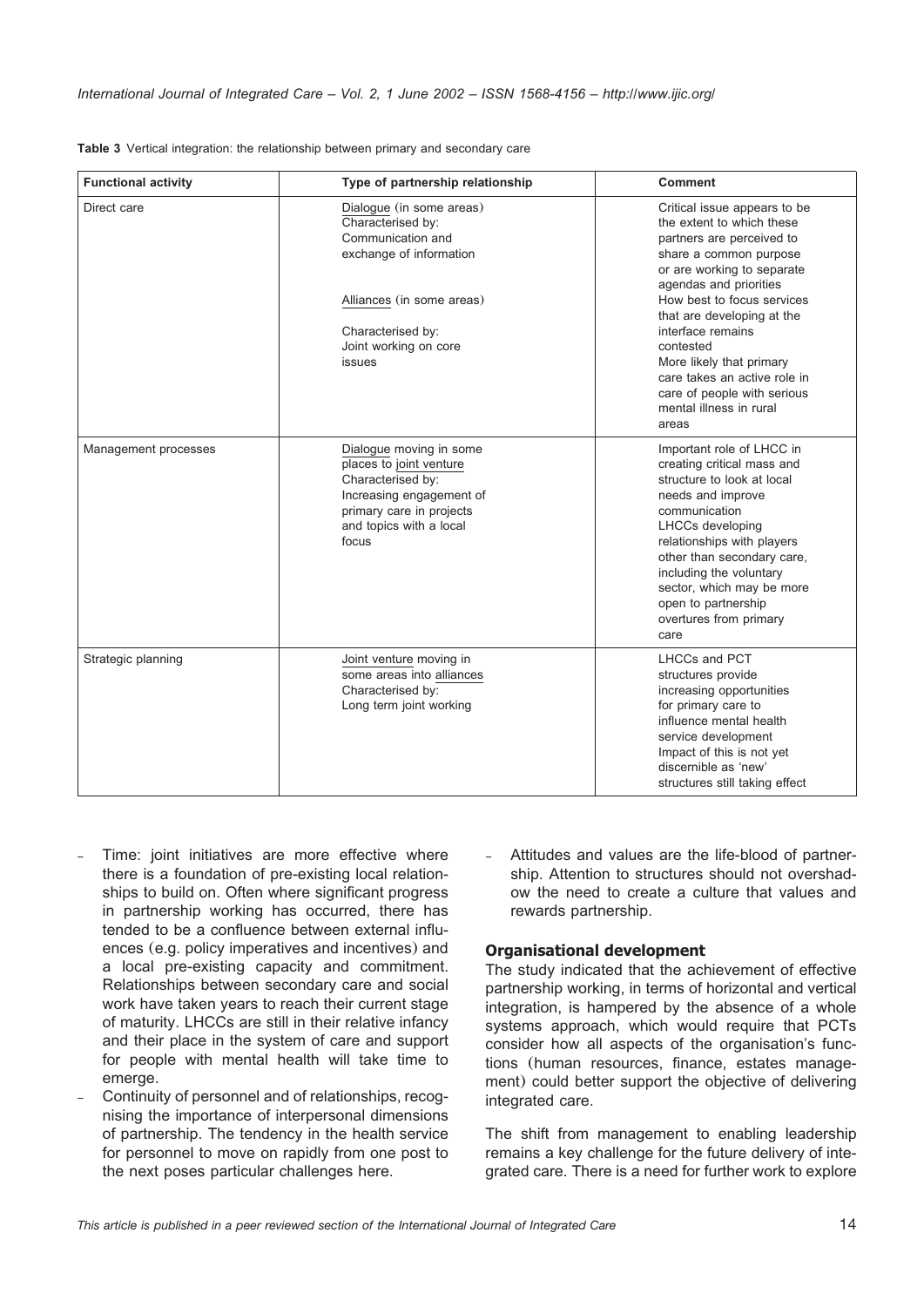how management roles can and should be transformed to provide the support and facilitation that partnership working requires. There is an urgent need in this respect to direct more attention to the professional development agenda for the middle to senior tiers of managers who increasingly have responsibility for multi-agency and multi-disciplinary services.

#### **Organisational processes that underpin partnership**

There was evidence that PCTs and local authorities were actively seeking to move partnership working from projects and initiatives, to ensure it is embedded in mainstream working. The obstacles that lie in the path of this journey are familiar and are currently being considered at national as well as local level  $[16]$  $[16]$  $[16]$ .

It was reported in the study that aspirations to develop pooled budgets are often impeded by difficulties with information and financial systems and the disaggregation of discrete budgets. However, a counter opinion was expressed by several respondents who maintained that the care outcomes desired did not require joint/pooled budgets, on the grounds that integrated care does not necessarily require service integration.

Joint information systems continue to pose considerable difficulties. Trusts and their social work partners were struggling to address this and were clear that it was an important element in supporting integrated working.

#### **Incentives**

Promoting partnership working involves creating appropriate incentives and removing disincentives that influence both horizontal and vertical integration and that have a bearing on different aspects of functional activity. Incentives operate at several levels, to shape the behaviour of individuals, professions, services and organisations. A key challenge for Trusts is to nurture the motivation and commitment that brought people into health care in the first place and ensure these qualities are not eroded.

Incentives also have to be linked to what motivates people to work in partnership. The motivators identified in this study include:

- Sharing a common purpose to make a difference to people's lives
- The added value that can follow from addressing complex issues by working in partnership
- The learning and enrichment that comes from exposure to other perspectives
- Economic incentives, to reward those who take on additional roles and responsibilities
- Compliance with requirements, such as performance management or clinical standards

## **Differentiation and diversity**

The study brought to light a high degree of diversity in the structures and processes Trusts had developed to deliver integrated care. Diversity was in part a consequence of geography and historical patterns of development. It was also noticeable that there were considerable differences within Trusts, and divergence was likely to be intensified by moves to devolve to LHCC level. These trends create challenges in ensuring that responsiveness to local needs can be held in balance with equity. Diversity can lead to enrichment or fragmentation and this begs questions about the role of the PCT in facilitating learning and the exchange of experiences within a common framework of shared aims and values.

## **Relationship between different dimensions of integration**

In this brief exploratory study it was not possible to determine whether there was a direct correlation between the maturation of partnership working at different functional levels, within PCTs and between Trusts and social work. However, there were indications that robust partnership working at one level does not appear automatically to 'cascade down' or 'trickle up'. This reinforces the case for organisational development to facilitate and support change in different aspects of the organisation's activities. There were also indications that strong partnerships in care delivery may at times create sufficient traction to generate movement in other parts of the partner organisations, leading to closer alignment. The study has identified that closer integration of the management functions of partner organisations could make a significant impact on capacity to deliver integrated care.

### **Models of care that promote integration**

Attention has already been drawn to the suggestion that a 'policy gap' that has opened out as a result of the impact of UK policy relating to the care of people with mental health problems  $[3]$  $[3]$  $[3]$  and a range of service models to fill this void. The PCT study reported here furnished a number of different examples of service developments that addressed the primary/secondary care interface in varying ways ([Figure 5](#page-15-0)):

These examples can be compared on a number of dimensions:

The client group targeted (severe mental illness, those with moderate or mild mental health problems)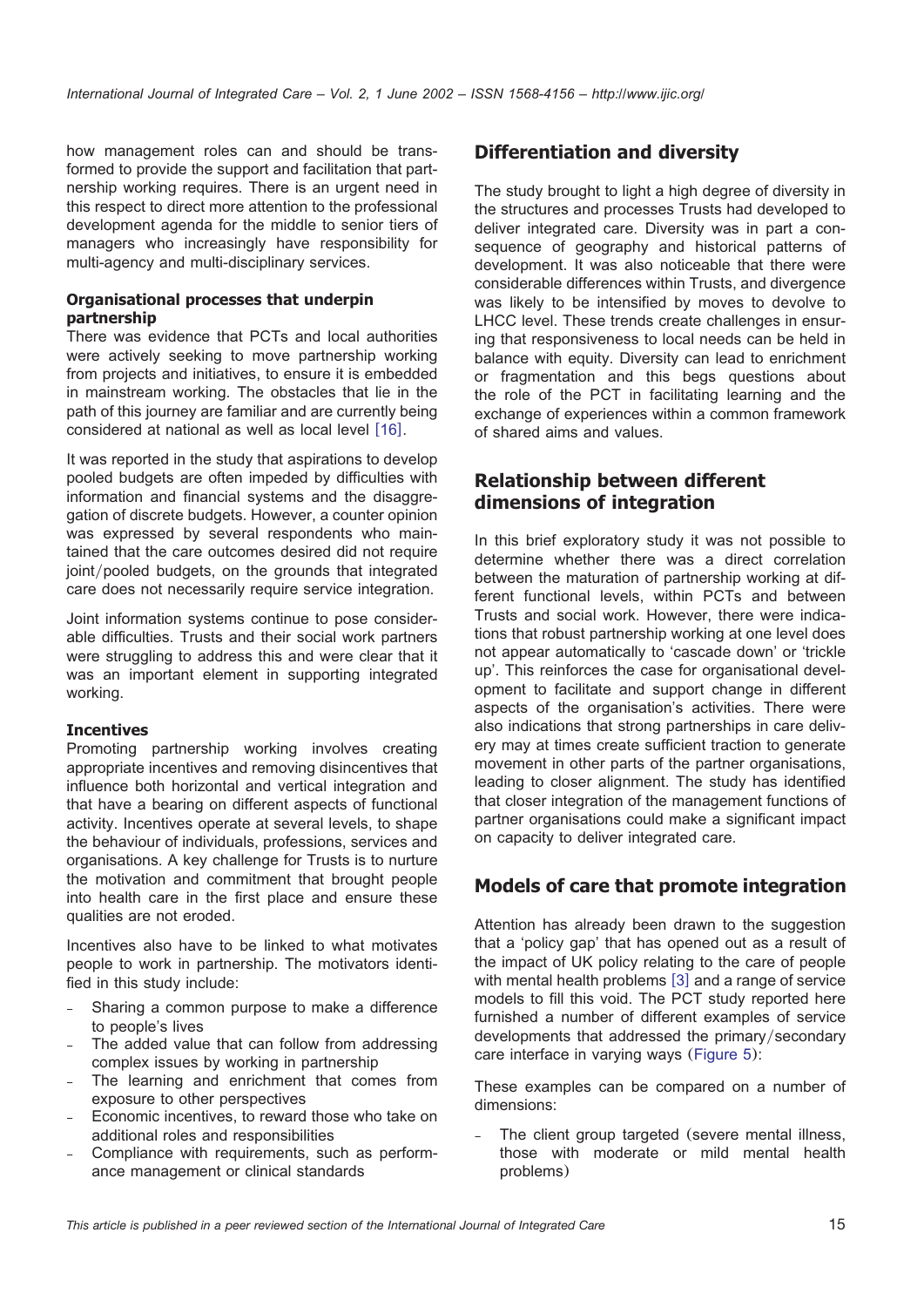<span id="page-15-0"></span>Figure 5. Service examples that span the primary/secondary care interface.

One case study area was developing a primary care based mental health services comprising a multi-disciplinary team of social work, CPN, clinical psychology, counsellors and a support worker. This team will offer short-term interventions for up to 12 weeks for people with acute rather than enduring mental health needs. The links with the local CMHT were still being discussed to clarify boundaries, cross referral and transfer arrangements and to ensure effective communication between the two services.

In another case study, the social work department had contributed to the funding of a pilot primary care mental health project. This will involve a CPN post attached to three general practices, whose role will be to support practices, provide education and training and to work with the primary care teams to enhance their procedures and referral processes to secondary care. The post is envisaged as a point of access with the CMHTs and a conduit between primary and secondary care. The CPN will have a caseload but will also train and support members of the primary care to work with patients with mental health.

In a third case study, this process of development was inverted in that a primary care based CPN service predated the formation of a multi-agency CMHT. There were tensions and diverging views among practitioners about proposals to align more closely the CPN service that focused on people with short term more acute needs with the CMHT that worked with people with more serious and long-term problems. The LHCC was keen that the two services should form an integrated team.

In this LHCC, there was reference also to a new type of service that was perceived as having potential relevance for other aspects of mental health work. The appointment of a systemic family therapist was heralded by the LHCC respondent as an opportunity to get away from 'the tyranny of the referral system where you end up playing pass the parcel'. This post was viewed as a means of changing the nature of the relationship between professionals from one predicated on referral and transfer of responsibility to one founded on consultation and shared responsibility, in which the patient was included.

- Definitions of roles and responsibilities of primary health care team and secondary mental health services for identified patient groups in relation to: direct patient care; shared care; liaison/ consultation
- Demarcation of roles and responsibilities between medical professionals and nursing staff (both CPNs and practice nurses)
- The membership of the partnership  $-$  primary and secondary health care; social services; the voluntary sector

What appears to emerge from the study is a lack of clarity about how services designed for people with severe mental illness articulate with those designed for people with mild or moderate mental health needs, making it difficult to promote a whole systems approach. As the implementation of mental health policy gives renewed emphasis to the full spectrum of mental health needs, including the needs of people with severe mental illness, but not overlooking other groups, it seems apposite to re-consider this issue. There may be important differences in perspective within Trusts about the types of services that might facilitate the delivery of integrated care across primary and secondary care for the full range of mental health needs.

It was striking that there was little mention of specific services that had been developed jointly between primary and secondary care for people with severe mental illness, with the exception of out of hours arrangements. Generally developments involving primary and secondary care entailed clarifying boundaries to demarcate roles and responsibilities. There appears to be a lack of clarity about the role of primary care in developing and delivering care for people with serious mental illness. In some areas, it was assumed that responsibility for this group should lie exclusively with secondary services. In other (generally rural) areas, primary care was seen as one of the care partners that shared this responsibility, although the implications of this had often still to be fully developed.

The relationship between primary and secondary care has tended to be uneasy, in part because of issues relating to workload and priorities. To date, LHCCs vary in the extent to which they have identified mental health as a priority interest and in the extent to which they have as yet developed the organisational and management experience required to take an active part in service development. Juxtaposing the examples identified in the PCT study with those described in the literature suggests that models designed to operate at the primary/secondary care interface may have a number of distinctive purposes:

- Facilitative to enable primary care patients with mental health needs to gain access to a wider range of services and resources
- Supportive  $-$  to enable primary care to make best use of skills and experience in providing mental health care and treatment
- Supplementary  $-$  to extend and enhance the capacity of primary care to address mental health needs
- Systemic to support and enable different parts of the care system to work effectively individually and collectively, with particular attention to communication, clarifying roles and facilitating partnerships where appropriate

Data from the study corroborate other evidence that a bifurcation is developing in mental health services,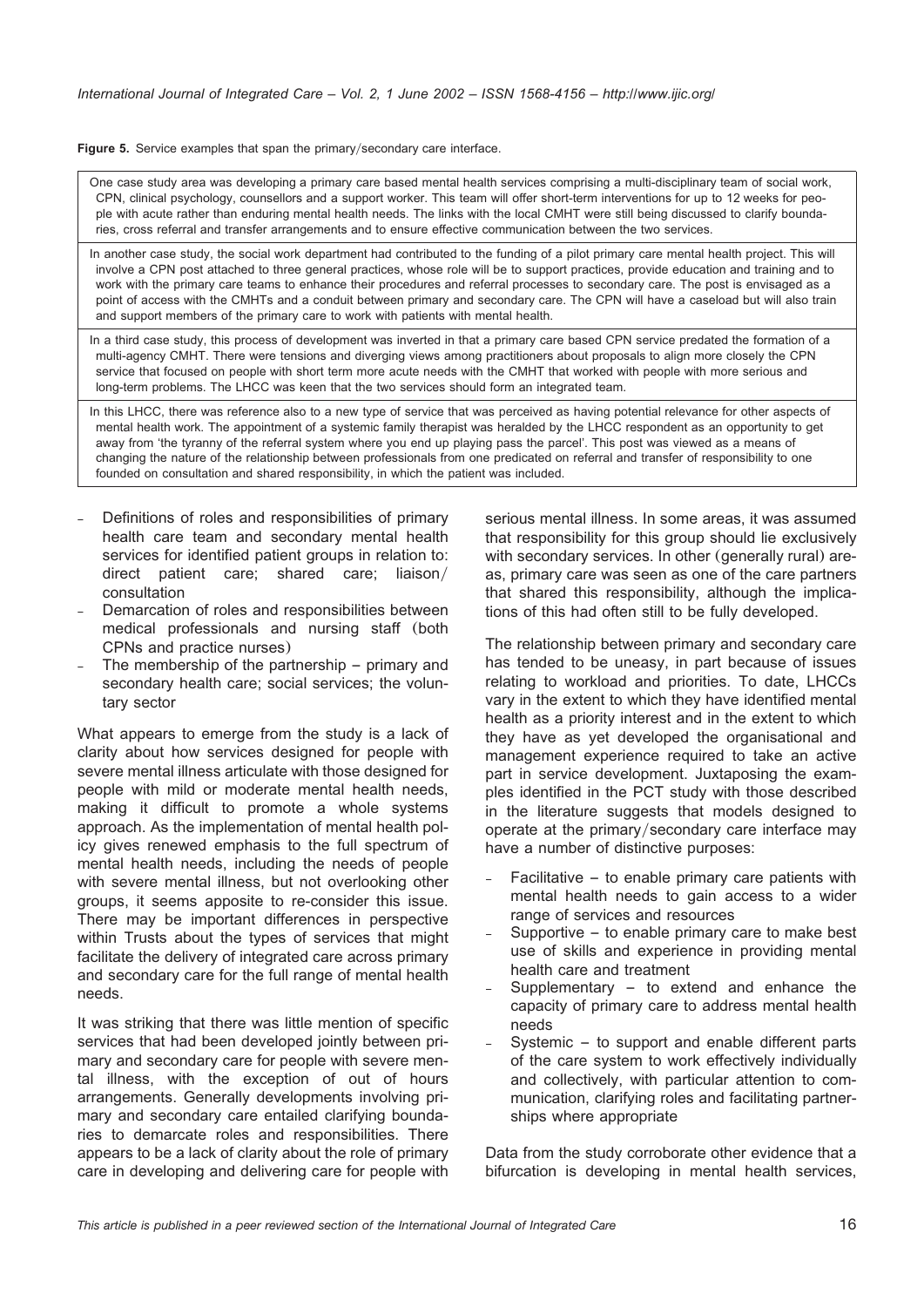<span id="page-16-0"></span>with primary and secondary care, respectively, leading two separate services, for those with acute or mild to moderate problems and those with severe and enduring problems. This may suggest the need to explore in this context the relevance of intermediate services that could ensure effective linkage, promote continuity of care and appropriate throughput, following, but not necessarily replicating, the models developed for other care groups, particularly older people. Current work to promote the development of psychological interventions may also be of value in supporting vertical integration and may provide models that help to accelerate progress in this area (see *A Framework for Mental Health Services in Scotland Services Offering Psychological Interventions; Psychological Interventions Pilot Implementation Project:* www.show. scot.nhs.uk).

The research has indicated that focusing on the primary care/secondary care interface should not hinder the potential for partnerships between primary care and other sectors – social work and the non-statutory sector – who have much to contribute in promoting 'an ordinary life' for people with mental health needs.

## **The forward agenda**

The study poses challenges for policy makers and national bodies whose role is to support the implementation of policy, in creating the conditions and incentives required to achieve the level of partnership working necessary for integrated care. It raises important questions for further research and development in relation to the primary/secondary care interface to extend the range of models of care available to meet mental health needs.

The study's conclusions have implications for the way in which PCTs support integration within their organisations, across different functional activities and within their areas, in partnership with local authorities and the voluntary sector. The study has drawn attention to the challenges of organisational development and capacity building that would repay further more detailed research and development, to support new ways of planning, managing and delivering integrated mental health care.

# **Acknowledgments**

The research was funded by the Institute of Healthcare Management (Scotland), which is grateful for financial support from the Scottish Executive and Pfizer. The research team would like to acknowledge the contribution of those who shared their views and experiences as interviewees, respondents to the survey and members of the Project Reference Group. The support and advice of the Steering Group were invaluable in enabling the research to cover a considerable amount of ground in a relatively short time.

# **References**

- 1. Woods KJ. The development of integrated health care models in Scotland. International Journal of Integrated Care [serial online] 2001 June 1;1. Available from: URL:http://www.ijic.org/.
- 2. Scottish Executive. Report of the joint future group. Scottish Executive; 2000.
- 3. Secker J, Pidd F, Parham A, Peck E. Mental health in the community: roles, responsibilities and organisation of primary care and specialist services. Journal of Interprofessional Care 2000 Feb;14(1):49–58.
- 4. The Scottish Office. Designed to care. Edinburgh: The Stationery Office; 1997. (Cmnd Paper 3811).
- 5. Gask L, Lee J, Donnan S, Roland M. The impact of total purchasing and extended fundholding on mental health services: baseline aims and objectives of sites. Journal of Mental Health 2000;9(4):421–8.
- 6. Hull SA, Jones C, Tissier JM, Eldridge S, Maclaren D. Relationship styles between GPs and community mental health teams affects referral rates. British Journal of General Practice 2002 February;101–6.
- 7. Gask L, Sibbald B, Creed F. Evaluating models of working at the interface between mental health services and primary care. British Journal of Psychiatry 1997;170:6–11.
- 8. Scottish Development Centre for Mental Health. Developing community mental health teams. Edinburgh: SDC; 1998.
- 9. Bower P, Sibbald B. Systematic review of the effect of on-site mental health professionals on the clinical behaviour of general practitioners. British Medical Journal 2000;320:614–7.
- 10. Ashworth M. Effect of on-site mental health professionals. British Medical Journal 2000;321:701.
- 11. Woods KJ, McCollam A, McLean J, MacCallum E. Delivering integrated mental health care in Scotland's primary care trusts. Ayr: Institute of Healthcare Management; 2001.
- 12. Perri 6, Leat D, Seltzer K, Stoker G. Governing in the round. Strategies for holistic government. London: Demos; 1999.
- 13. Peck E, Gulliver P, Towell D. Modernising Partnerships. An evaluation of Somerset's innovations in the commissioning and organising of mental health services. London: Institute for Applied Health and Social Policy, Kings' College London; 2002.
- 14. Henwood M, Hudson B. Partnership and the NHS Plan: Cooperation or coercion? The implications for social care. Leeds: Nuffield Institute for Health; 2000.
- 15. Department of Health. NHS plan for England. London: Department of Health; 2000.